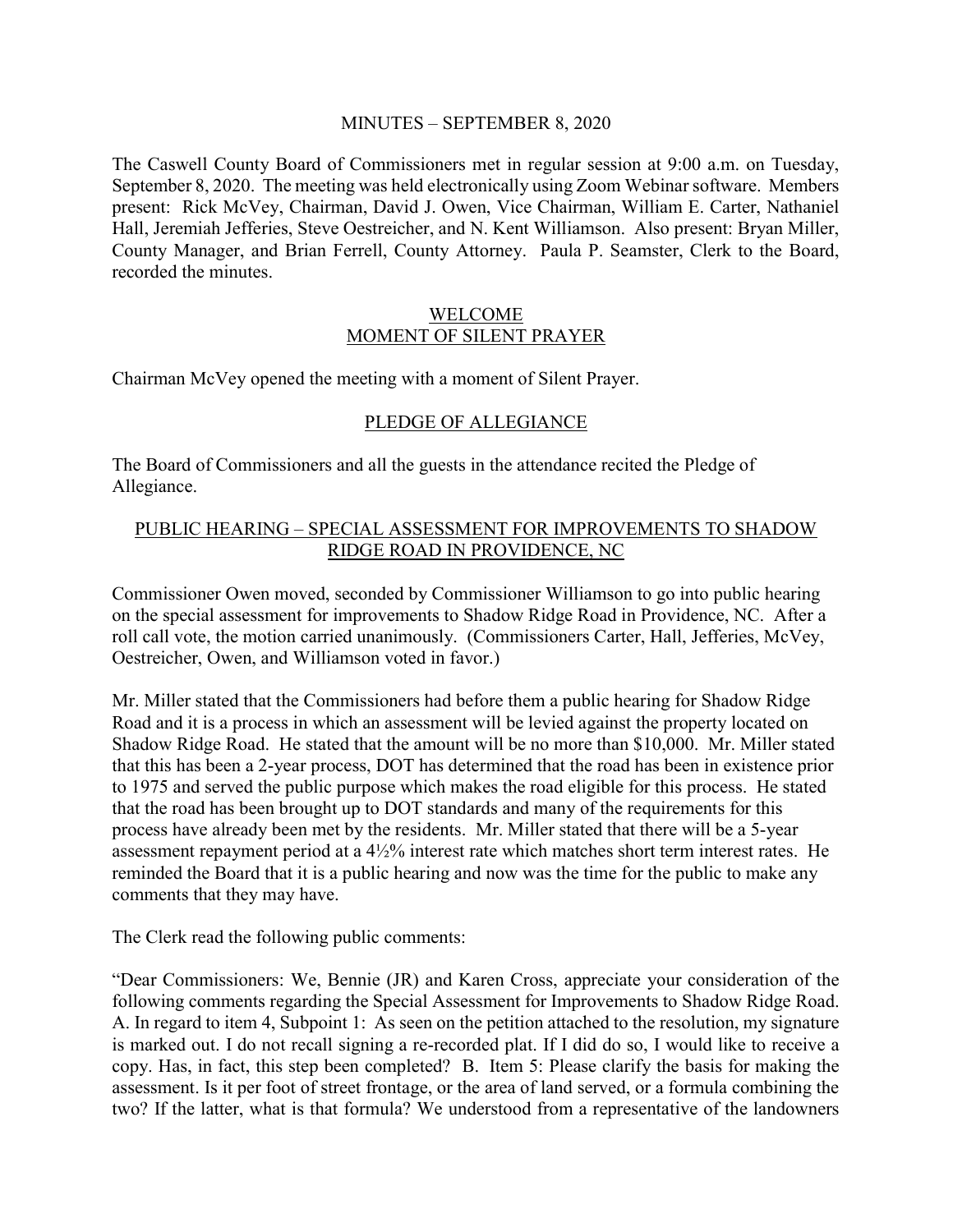that the costs would be divided equally by the landowners. C. Item 8: When and how will the total cost be determined and may it be paid by individual landowners at one time to avoid interest? We owned and resided on Lot 8 before purchasing Lot 9. When we purchased Lot 9 the deed incorporated the map for Lot 8 combining the two into the Mill Creek Estates Map 1 subdivision on the existing paved road. (The current gravel portion of Shadow Ridge Rd. was not even constructed yet.) Lot 9 cannot be sold separately and there is no road access to the lot from the gravel portion of Shadow Ridge Road (the section currently under consideration for improvement.) We have no objection to the road project and will be happy for our neighbors if such improvements are accomplished. However, as we do not have access from that section of road, it is of no benefit to us. For that reason, and because we are not members of that covenant, we do not believe we are obligated to any financial responsibility for improvements. Thank you for your consideration of these comments. We look forward to your response."

"Danielle Taylor. I am assuming that you had received an email from JR Cross and Karen stating that they feel as if they are not part of our road special assessment. But if you pull county records and look at the actual tax records and according to Thomas Bernard their lot is actually on the unpaved portion. I have talked to JR and made him aware that we know and we have talked to the tax office and that one lot is part of the assessment. When I took over the house association I done some digging to make sure who all owned what lots and noticed that, all of these years JR had not been paying house association fees for that one lot. I talked to tax office to make sure I was correct on the lot being on unpaved portion and yes indeed it is. The lot clearly can be excess on the unpaved part of Shadow Ridge Road and does indeed have road front footage and according to NCDOT his property markers is in the middle of the roadway and they will have to be moved back 25 ft. and that is why he needs to pay on the assessment also. It wouldn't be fair for all the other land owners to have to pay his part when his property markers have to be moved back. Also if you look at the prior paperwork JR had already signed over his right of way to NCDOT when we started this process a while back. It is deeded with the deed office, he signed it, and it is public record online where he can see his signature he signed over."

Commissioner Owen moved to close the public hearing.

Mr. Ferrell stated that with remote public hearings the statue requires that the public hearing remains open for 24 hours to receive written comments via the clerk and the public hearing can be adjourned after that time period and motion can be made now. He stated that the next step would be for a final assessment resolution to be prepared and approved by the Board after the receipt of public comments and after the full costs are known there will be an assessment resolution to go through as well. Mr. Ferrell stated that it is a multi-step process that the Board will need to work through.

Commissioner Owen apologized for his pause but he was looking for the time period to finish his motion.

Commissioner Owen moved, seconded by Commissioner Williamson to close the public hearing on the special assessment for improvements to Shadow Ridge Road in Providence, NC 24 hours after today's meeting. After a roll call vote, the motion carried unanimously. (Commissioners Carter, Hall, Jefferies, McVey, Oestreicher, Owen, and Williamson voted in favor.)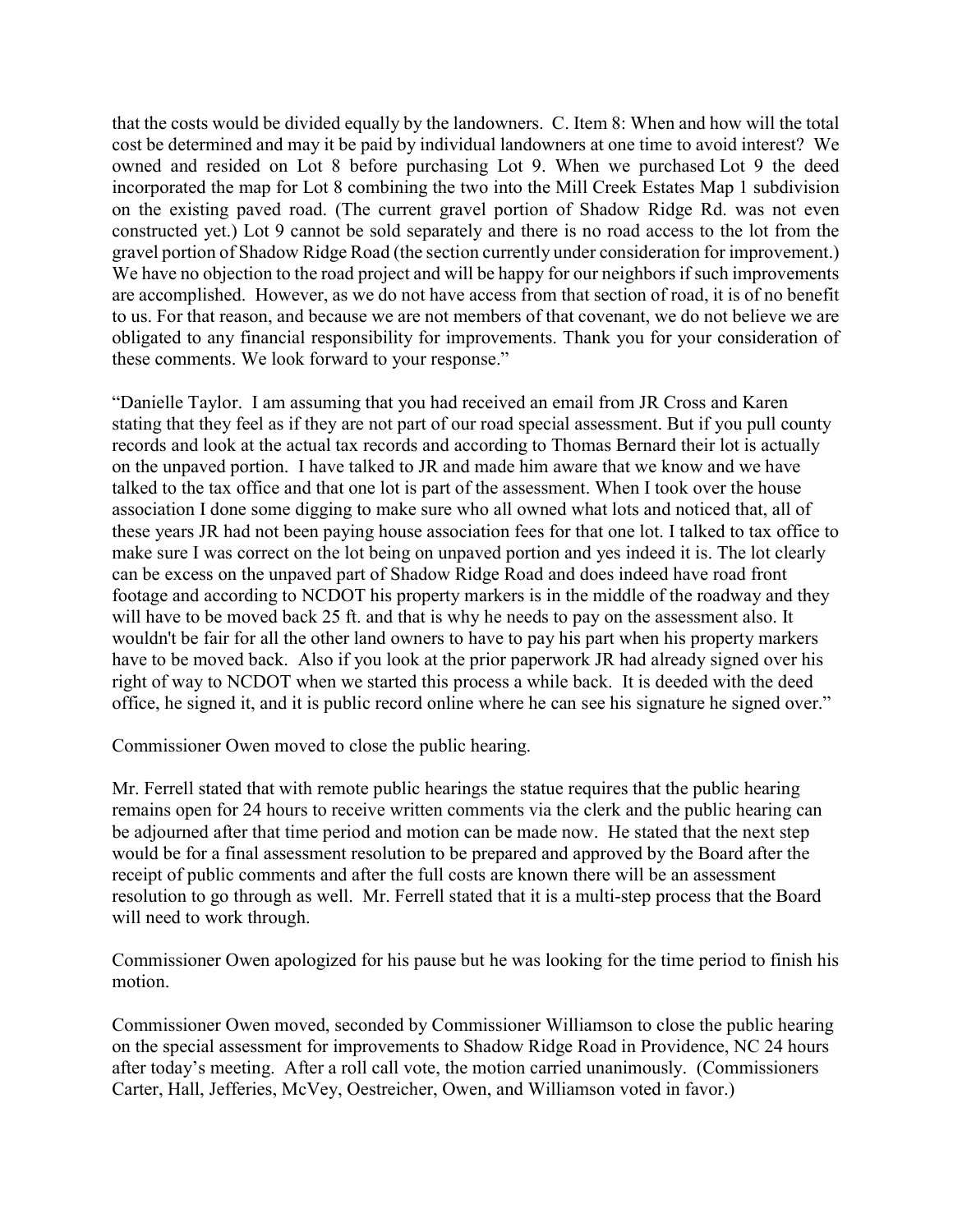#### PUBLIC COMMENTS

The Clerk to the Board read the public comments received via email.

"Charles Harrison Blackwell, 490 Wall Street, Yanceyville. Good morning Board members. My name is Charles Harrison Blackwell and I am one of many citizens who have been lobbying for the removal of the Confederate Statue over the past two months. I was pleased to find out that the Board, at its last meeting, has agreed to put this issue back on its agenda as a discussion item for a future meeting. A significant amount of anger, civil unrest, and mistrust continues to exist in this county resulting from a racial divide. Consequently, it is my hope that this issue will be viewed with a sense of urgency and placed back on the agenda at the earliest date possible. I feel that giving this matter the degree of importance that it deserves will show a sense of genuine goodwill and sensitivity by the Board and that it should be addressed and resolved by the current Board prior to the November elections. Since the issue is one based fundamentally on moral authority, there shouldn't be a significant amount of time required for discussion. We have already had almost 100 years to reach a conclusion that the statue's current location is inappropriate. The Board's willingness to aggressively move forward in taking the moral high ground will reflect positively in the local community as well as in the surrounding region. Only then will our community begin to heal from some of the negative impacts which have resulted from slavery. A brighter future, unencumbered by this past negativity, will then allow us the opportunity to move forward in dealing with some of the key issues and problems confronting Caswell County including the need to 1) create job opportunities for all citizens through economic development, 2) reduce drug addictions, 3) enhance and develop new educational opportunities, including the expansion of internet capabilities in support of virtual learning, and, 4) adopt zoning regulations in support of increased and controlled growth. In conclusion, I respectfully request that the Board make a firm commitment as to the date that this matter will be placed back on the agenda. Moreover, I eagerly look forward to a unanimous vote by the Board to remove the Statue to an appropriate location in the near future. That re-location should be to a place where those desiring to see it will have to go visit it rather than it being in a location where citizens are required to view it from a prominent public space. This action will not result in an "erasing of history" but rather, will be placing history into a more appropriate context. Again, I thank you for your support and willingness to re-address this matter and pray that God will continue to bless each of you."

"Our names are Edward and Dawn Leith-Dougherty. We live at 2685 Ridgeville Road in Prospect Hill. We would like to express our opposition to the proposed repeal of the Environmental Impact Ordinance currently on this meeting's agenda. We are deeply disturbed by the board taking up this action and particularly doing so on the recommendation of an Industry Insider. Without the reasonable protections of County-wide zoning, removing this ordinance goes against the best interests of the Citizens of Caswell County and further paves the road polluting industries setting up shop in our neighborhoods. At stake are the property values, personal health, safety, water and air quality of your constituents. During a recent online Candidate Forum, I asked the question "As a Commissioner are you willing dedicate County resources toward defending our existing regulations and the moratorium on behalf of the citizens of Caswell County?" Each candidate answered that question with an emphatic yes including Commissioners McVey and Williamson. Here and now is your opportunity to uphold that promise. We call upon this board to table the proposal until such time that long overdue zoning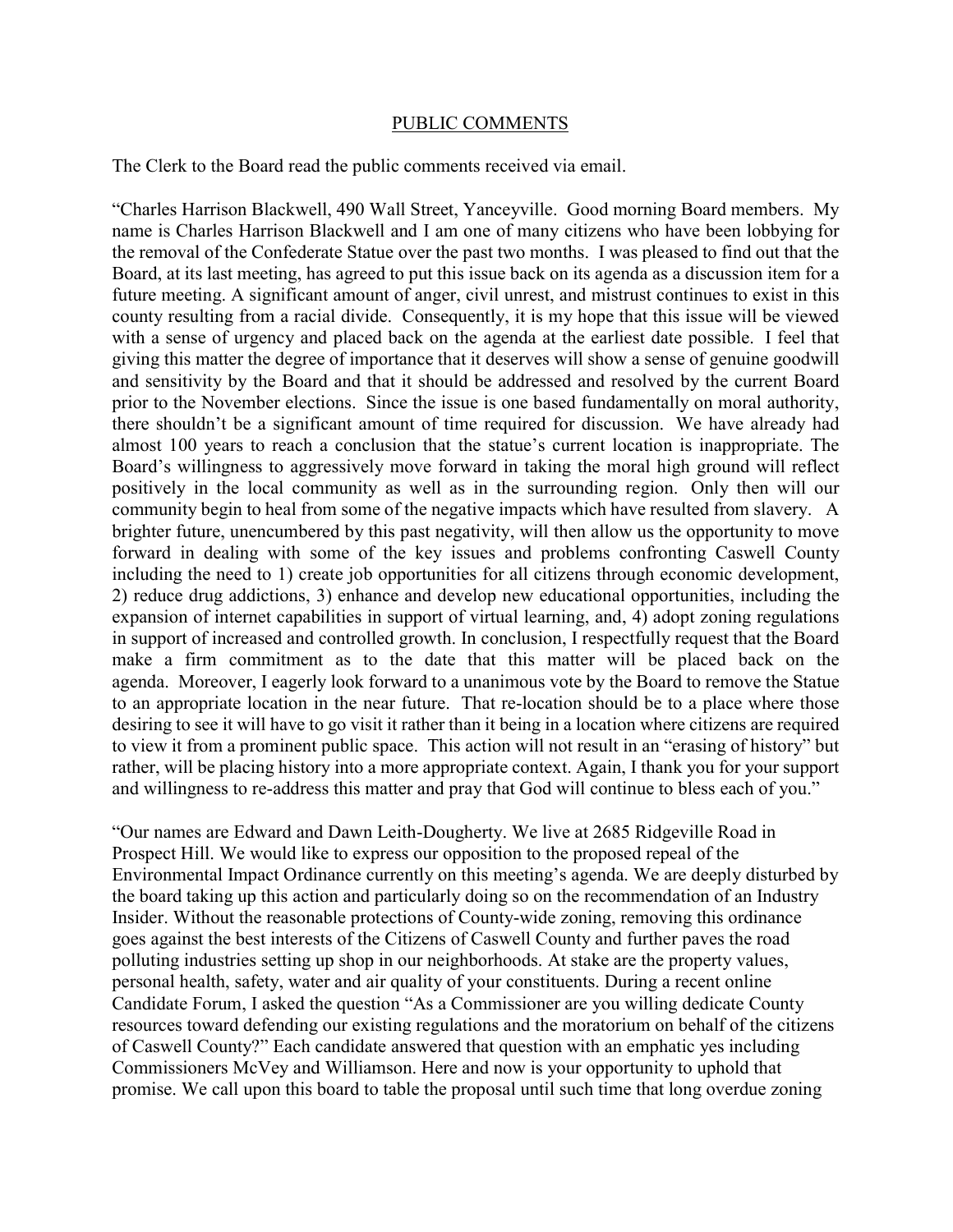protections can be enacted and NOT before that time. Repeal at this time would undermine the yearlong efforts of our community in fighting the intrusion from Polluting Industries. We also call into question the prudence of hiring an Attorney with long history of representing the very industries that we are currently fighting against. Yes, his resume and experience are impressive but a small amount of easily preformed research reveals his stature as an ardent supporter of the mining industry representing both Mining Companies and Industry Councils to further their interests. Removing the roadblocks to the expansion of mining interests is the hallmark of his career and his recommendation to repeal this ordinance is beyond his purview. Again, please consider the interests of the Citizens of Caswell County first. Table any consideration of the removal of our current Environmental Ordinance and move as swiftly as possible to enact some reasonable zoning restrictions to protect or health, homes and property values."

"My name is Carol Warren. My address is 4220 Old NC Hwy 86N, Yanceyville. I am very concerned about the possible vote today concerning the Environmental Impact Ordinance. We in Caswell County are blessed with clean air and water and large areas of beautiful forests and lakes and streams. We can sometimes forget that the natural world surrounding us does not look so big to a powerful, polluting industry with its legal and financial resources, industrial chemicals, and heavy equipment. Because a large industry can, unwatched, change our local landscape and air and water quality before we know what is happening, we need advance knowledge and planning in order to regulate its effects on us. That is an important purpose of an Environmental Impact Ordinance. It, by itself, does not regulate industry. But it does require them to tell us what they expect to do to our land and water and air. That, certainly, is not a waste of time or of money. The more we know of their expected effects, the more we know about how we need to develop ordinances to protect our homes and communities. We have a moratorium on polluting industry that still is in place for a short time. We have the EIO in place, currently, that will alert us if other such industries develop plans to locate anywhere in the county. In the near future, we hope the Board of Commissioners will have plans in place for light zoning and a High Impact Development Ordinance to protect us from undesirable polluting industry that takes away our healthy natural environment and gives in its place, dangerous pollution. Once that regulation is in effect, then we can talk about whether the EIO is necessary, right now, it is clear that it is necessary, as is the moratorium. Thank you for your work on behalf of the county."

"My name is Sandy Warren. I live at 4220 Old NC Hwy 86N, Yanceyville. I am opposed to the removal of the Environmental Impact Ordinance. It is the only ordinance we have in place that protects us from polluting industries. We need measures in place to protect us from these industries now and into the future. I urge the Board to postpone a vote on removing this ordinance until we have another local county measure to protect the people, air and land. Thank you for considering my wishes."

"Mark Zimmerman. Commissioners, clearly your decision to consider repealing the EIO has created great consternation and concern on the part of the citizenry of Caswell County. This is compounded by the speed at which you may take this action and the lack of public input and debate on the issue. It would be far better governance to explain the rationale for repeal and then allow for a public hearing to present you with input before you take this momentous step. If you are concerned about the threat of litigation, you should instruct the county attorney to inform Carolina Sunrock that the county will not require the applicant to conform with the EIO during the time that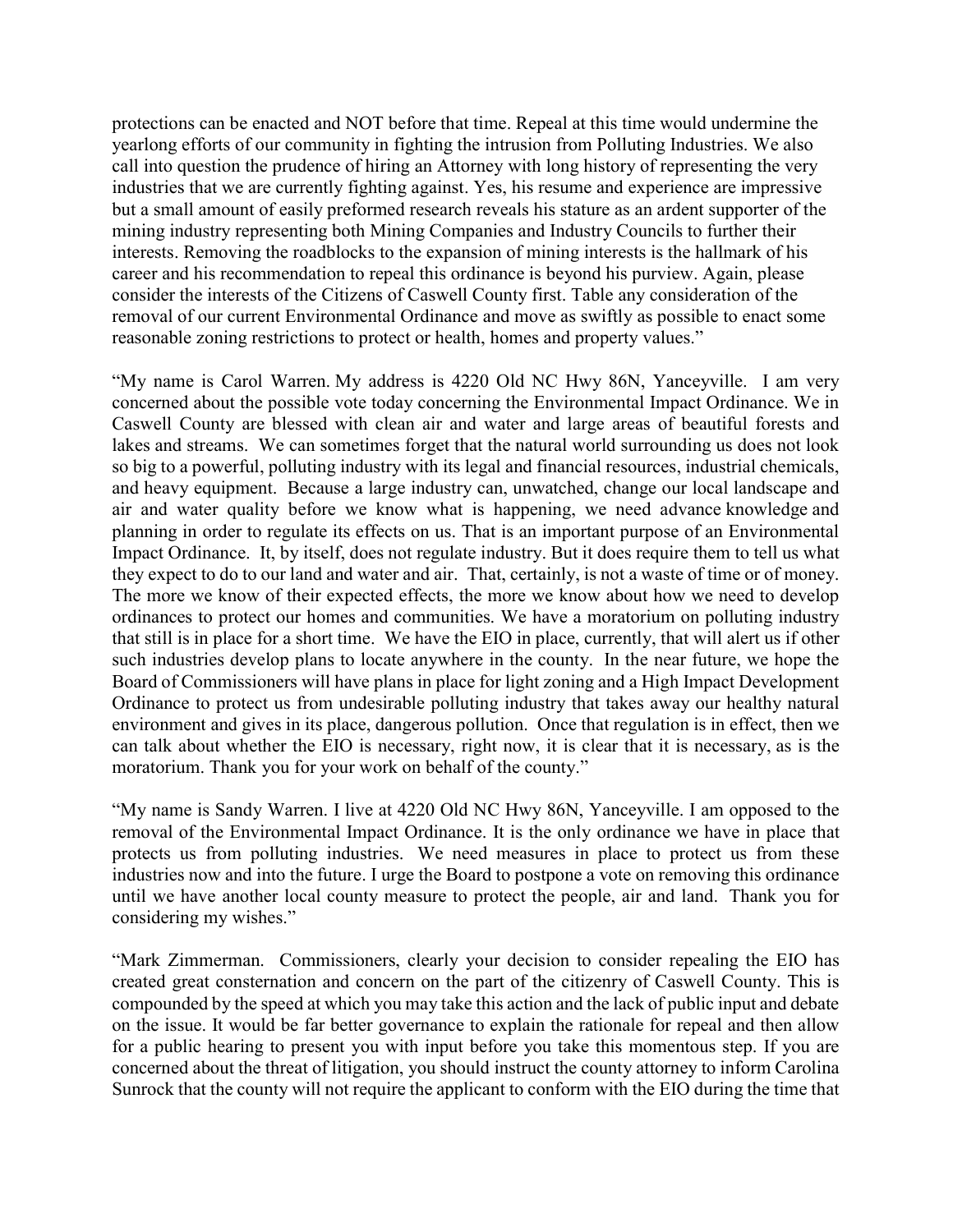you are considering its repeal. Since Sunrock will have been given a temporary reprieve from the EIO requirements, they would have no cause for action. That would allow you to consider the appeal in a more deliberate manner, involving the public, to come to a better decision. By doing this, you will not have to decide this during your meeting on Tuesday. Thank you."

"Hello, my name is Rev. Bryon Shoffner spokesperson for the black members of the Anderson Community. Over the past 9 months the Anderson community have worked long and hard hours to save our properties from a pollutant industry. Which in return it paid off by NCDEQ/NCDAQ denying all permits. Here is the thing that really gets to me is that as I listened to the Commissioners meetings, Planning board meetings and the Health meetings it seems like everyone was surprised that a denial verdict came in before the hearing date. I wonder way is that. Was the surprise because you all have a conflict of interest or was the surprise because you all thought you had an Attorney who is well known for standing alongside the Asphalt, Mining Companies on your side and it would automatically get you all a yes. Commissioners I am not questioning your faith, but I am questioning your loyalty. The last time I checked your loyalty should be to the ones who voted you in and not to the ones who make only promises. Commissioners I ask that you all stay true to the people of Caswell county and remember that you are not doctors, experts or scientist when it comes to the Environment Impact Ordinance so do not repeal instead extend the ordinance until updates can take place to the ordinance. I say let the BIPOC (BLACK-Indigenous-People of Color) live for they are worthy of protection too. God appointed you all to this position to protect the people so do as God says and protect the people. I ask you commissioners to stand shoulder to shoulder with the citizens of Caswell County and listen to our voices "EXTEND THE ORDINANCE". God Bless."

"Anita Foust, 2501 Hughes Mill Road, Burlington. Will you sacrifice the health and safety of citizens just to cover your anatomy after dropping the EIO ball? Fiduciary Duties to the Citizens Your duty is to the health and safety of the citizens first, not to the polluting industry. The polluting industry alleges, in so many words, that the planning director failed to perform his fiduciary duty by not mentioning the EIO/EIS/EA when they initially requested what processes they had to follow. Per the 4/2/20 letter, attached, from the polluting industry's legal representative, "This concern is not just based upon a reading of the EIS ordinance. … Specifically, in an email exchange from early January 2019, Scott Martino, Compliance Manager for Sunrock, requested a list of the forms and permits Sunrock would need for the development of these Projects. Mr. Martino mentioned several known applications and referenced several scenarios that could impact the outcome or require additional applications. Your response on January 16th 2019 stated the following: "In terms of Planning Department forms, you'll need to complete a Land Development Form, a Watershed Protection Permit, a SN/A Permit, and a Flood Hazard Acknowledgement Form. You'll also need to submit a 'major site plan' for the Planning Board's review. All of the forms I mentioned above can be found on this website: …the site plan submittal guidelines can be found in Article 8 of the county's Unified Development Ordinance, also on that web page." Significantly, there was no mention of an EIS in your response. Also, as of January 11, 2019 no EIS or Environmental Assessment ("EA") application was available online or mentioned in the Application Section of the website link you included in your response." Cumulative Environmental Impacts and Potential Cancer Cluster. There are sick and elderly humans who live here. Their financial investment into their properties are greater than the polluting industries. You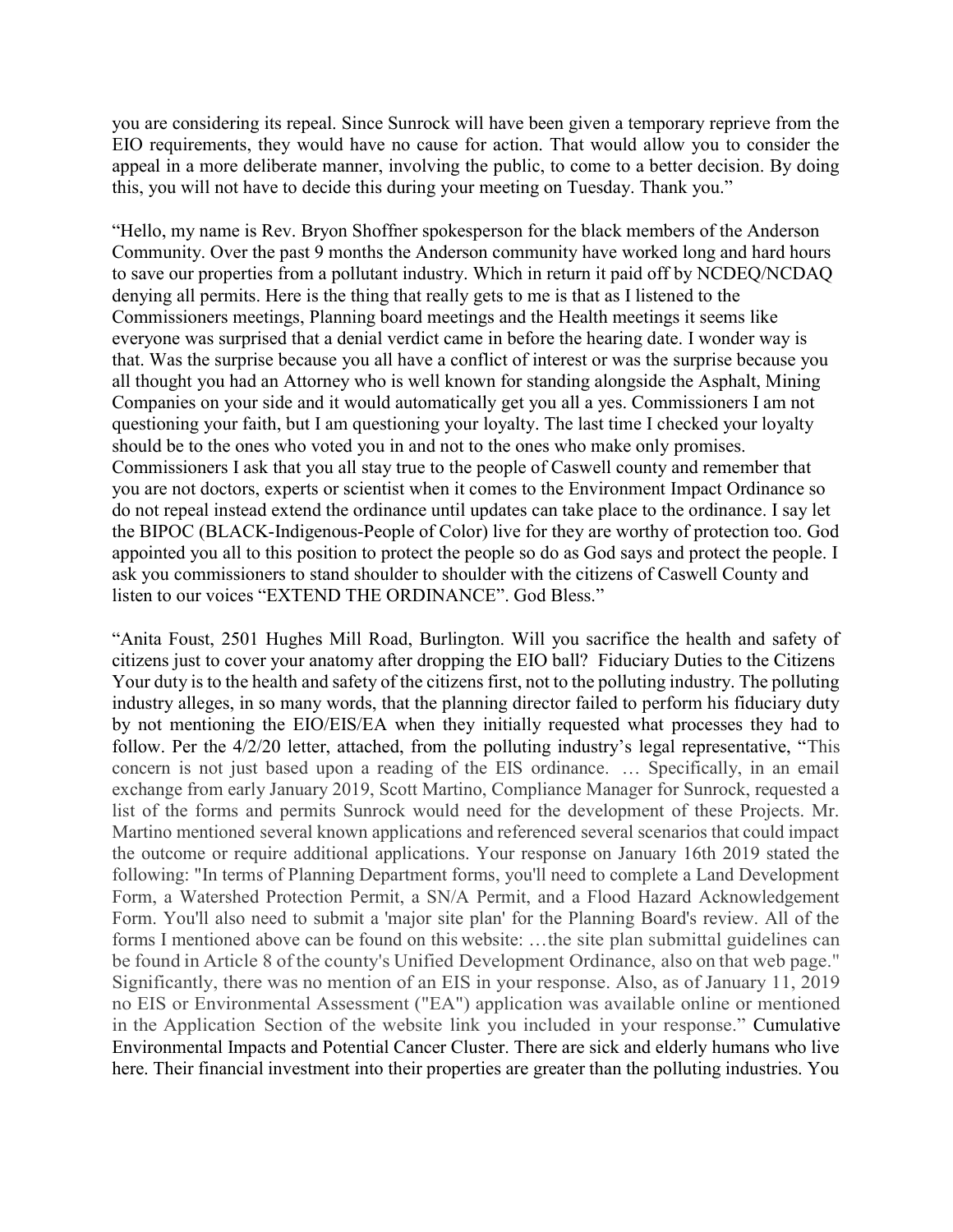have been advised to ignore their demographics and illnesses. The State and Federal Governments will not. through their Title VI and Environmental Justice complaint processes. Protect the citizens by improving, not repealing, the EIO."

"Richard Long, 12671 NC Highway 62. If what you told us is true "it was out of your hands, it was up to state, we can't do anything about it". And the state denied the permit. Why are you trying to repeal the Environmental Impact Ordinance? I thought you were on the people's side. Why are you trying to take the rights away from the citizens to decide for themselves? I vote not to repeal the Environmental Impact Ordinance. You were elected to Protect the People of Caswell."

"This is Earnestine Hamlett of the Concerned Citizens of Caswell County. Thank you for your consideration of voting to place the issue of the confederate monument back on the upcoming agenda. However, per my conversation with Mr. Mcvey on August 13th 2020, I was told the confederate monument was being discussed, and would be on the next two or three MEETING'S agenda. With this being true, that would place the confederate monument on the agenda on or around September 21st at the latest. As we heard in the Board of Commissioners meeting on August 17th, 2020, the confederate monument was voted on and passed to be put on the agenda as a discussion item within the next two or three MONTHS. This however would place the item for discussion close to the November election. I would like for the Board of Commissioners to explain why so much delay. Placing the confederate monument to a later date would decrease the sense of urgency. In looking at the civil unrest around the country, we ask ourselves: "How can we make things better in our county? How can you ignore what you have heard from the concerned citizens in this county by public comments, e-mails, phone calls, and the petition signed by hundreds of citizens? What can you do to insure that we are not faced with a disaster or imminent threat equal to or greater than the June 26th 2020 event?" My conversation with Mr. McVey ended with a smile on both our faces. Mr. McVey stated that he didn't want to see anything happen that would cause us as a people to back up in our relationships with each other. Mr. McVey, I was proud to hear you say that you wanted everybody to know that you are not totally against the relocation of the Confederate Monument. You mentioned making the Town Square user friendly for ALL people. The Confederate Monument is owned by the County. It was presented to the County Commissioners, so it is at your discretion to relocate it. Therefore, can the Board of Commissioners have the dialogue you mentioned that can only lead to a more productive outcome for the betterment of the county?" The Clerk informed the Board that Ms. Hamlett also included an update petition with her public comments.

"My name is Evangeline Vinson Gaudette and I live at 441 Baynes Rd. Burlington, NC. I emailed each of you but as at least one email came back "undeliverable" I would like my comments on the record. They are as follows: In regards to the issue of repealing the Environmental Impact Ordinance, I urge you to reconsider. The legal counsel that you sought is obviously on the side of big industrial companies as the one we as a community are fighting against with everything that we have. It is obvious where he stands based on his own blog posts. For example:" As a veteran of these types of hearings, I'm leery. Yes, some of them have no controversy and could probably proceed. But when I represent the developers of landfills and rock quarries and asphalt plants, I'm more effective when I can see board members' faces, watch the room to spot citizens in opposition, and stand at a podium to speak with full control over tone, volume, and pace for effective communication." Taking the advice of Tom Terrell would be an EXTREME conflict of interest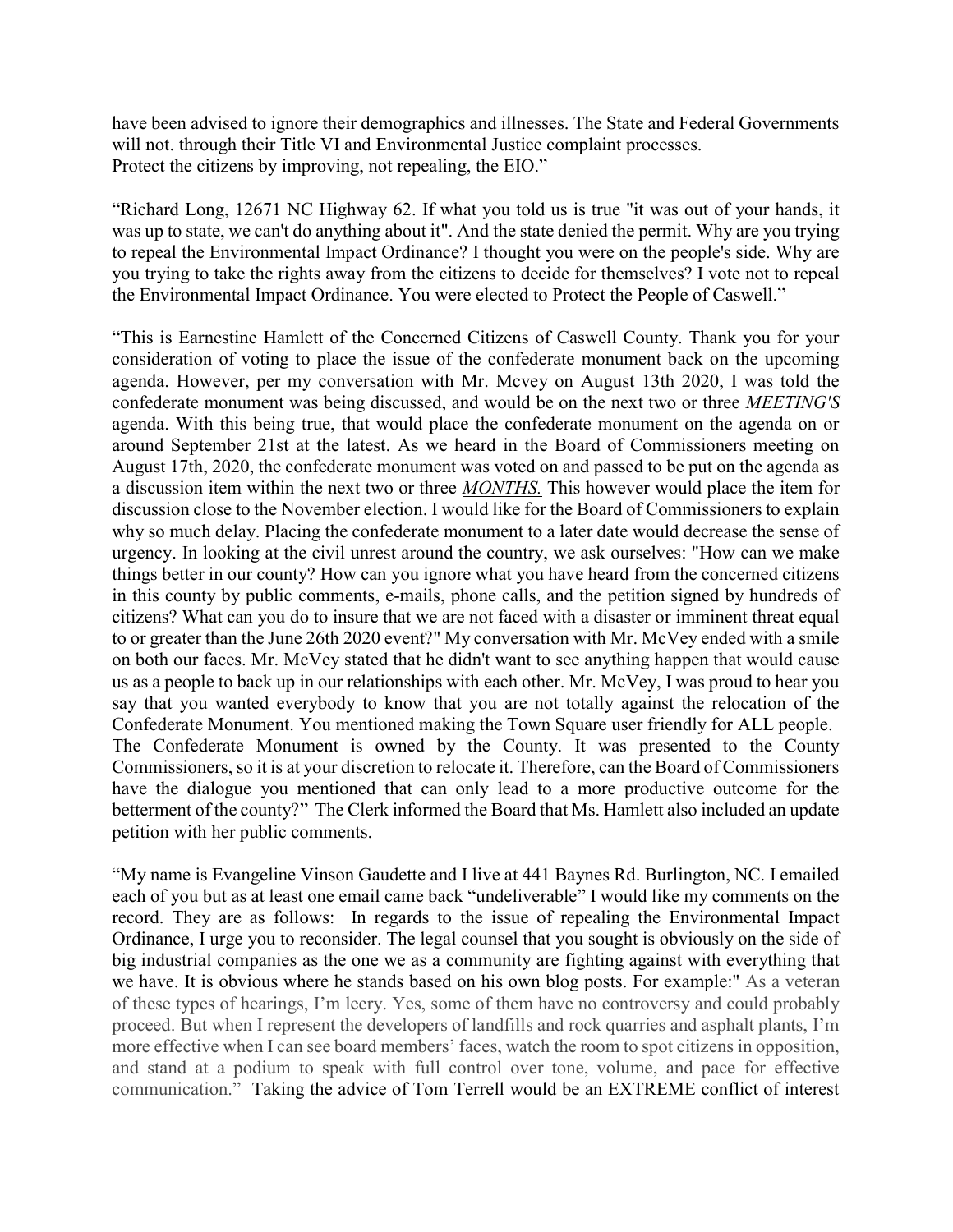which is at best an act of negligence and at worst a nefarious action. I remind you that you are obligated to act in the best interest of the citizens of this community. Many of you are familiar with the Bible, so I leave you with this: Proverbs 22: 22-23 Do not rob the poor because he is poor, nor oppress the afflicted at the gate; For the Lord will plead their cause, and plunder the soul of those who plunder them."

"My name is Leslie Zimmerman, I live in Leasburg. If you are going to enact a Heavy Industrial Development Ordinance (HIDO) or a Polluting Industry Development Ordinance (PIDO), you need to get it right. Please do it the right way. You and your staff will need help to do so quickly. Hire a professional. Get it done correctly, in a timely manner to protect us. This is our only chance. Thank you for your thoughtful consideration."

"Ms. Carolina Laur, 12671 NC Highway 62. Do not Repeal the EIO. We have read the memorandum provided by Tom Terrell, an outside attorney hired by the County, presumably paid with "OUR" tax dollars. We strongly disagree with his recommendation that you repeal OUR local ordinance. Instead of repealing Environmental Impact Ordinance, you should keep it, and make it even stronger. Tom Terrell justifies his recommendation by saying that it does not make clear any sort of approval process, and that it's somehow was not fair to Sunrock? That Sunrock did not know about the EIO? Is Caswell County commissioners trying to remove the EIO to cover up the County Manger's mistake to notify Sunrock of the EIO? Punishing the citizens? If the citizens could find the EIO wasn't it the responsibility of Sunrock to do the same? Mr. Terrell also states that the federal and state laws cover what the ordinance covers? This is not a legitimate reason to repeal OUR LOCAL ORDINANCES. And as Bryan Miller and Mr. Hoagland both stated in the zoning educational meetings at the library; "the best way to protect community's against unwanted pollutant industry's is to layer zoning with strong 113 ordinances". The Environmental Impact Ordinance saved the Anderson and Prospect Hill Community's! And now you want to get rid of it. Who do work for? And Mr. Jeffries, Mr. Hall, and Mr. Williamson; we know what happens to black and brown neighborhoods once one polluting industry moves in: more follow, and our neighborhood becomes a dumping ground. Who are you going to vote for today, Sunrock? Tom Terrell? Or the black and brown community's in Caswell County? Each of your vote's will make it clear to the voters of Caswell County who you really represent? Sunrock? Or the people of Caswell County? Vote no to repealing the Environmental Impact Ordinance!"

"Barbara & Craig Yearly, Flint Ridge Road, Lot 4, Prospect Hill. Dear commissioners, my husband & I recently bought property on Flint Ridge Road and signed a contract to build a house on the lake. We have been writing, calling and praying that our new home is not ruined by your plans to allow this water & air polluting company, Sunrock. Wouldn't you rather have homes built that will add to your tax base much longer than a company that will make the area unlivable? Once they use up the resources they will be gone, but the ruined land & polluted Roxboro water supply lake will discourage any non-polluting homes development. Please do the right thing for the people who voted for you and keep Sunrock out of Caswell County."

"Belinda Layne, 1540 NC Highway 49N, Prospect Hill. As you meet tomorrow morning please remember the county residents you represent who have worked so hard to keep Caswell a healthy place to live and prosper. Repeal of the EIO is not in the best interest of these residents. Do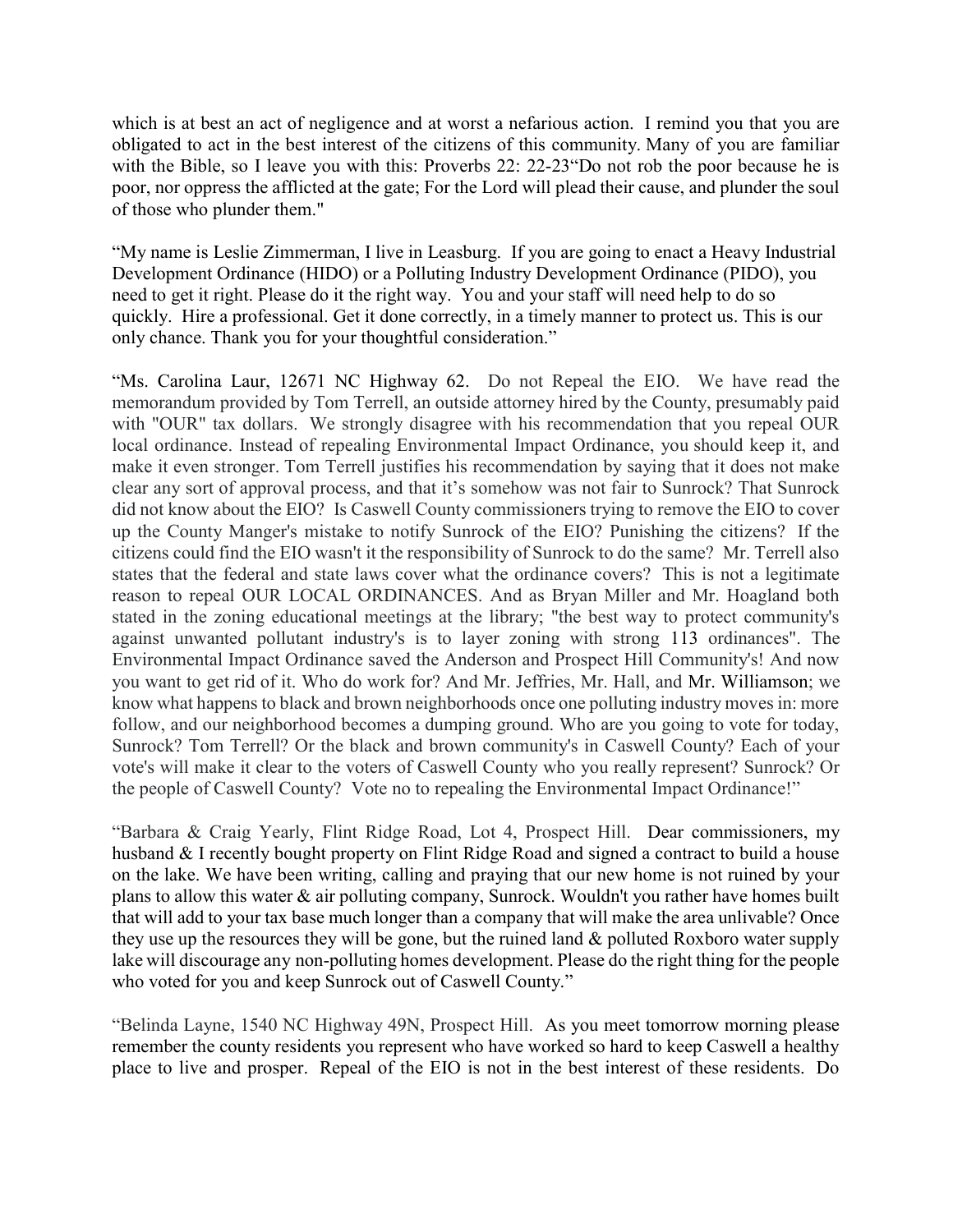everything in your power to uphold the quality of life in Caswell that we all deserve (that does not include pollutant industry)."

"Earl Wrenn. I am shocked and very concerned that the Board of Commissioners is considering repealing an ordinance requiring Carolina Sunrock to prepare an Environmental Impact Statement (EIS) for a mining operation. While the County's Environmental Impact Ordinance (EIO) would apply to companies in addition to Carolina Sunrock, it is apparent that that timing of such a repeal would be for their benefit. Attorney Terrell's opinion and unsolicited advice to repeal the Environmental Impact Ordinance (EIO) came as no surprise. Anyone with a computer can conduct a cursory internet search and quickly determine that Mr. Terrell has devoted his career to being an advocate and defender of mining companies like Carolina Sunrock - based on his loyalties, it would be very difficult for his judgement to not be biased. Please do not let SunRock lawyers run Caswell Gov. Stand your ground and protect the people of Caswell. I came before the board in Jan. 2019 and asked about a rumor of a quarry in Prospect Hill and none of you know anything about it. I have been reading information that leads to some of what you did know!! With the Division of Air Quality's denial of permits recently, we can be sure that we cannot trust Sunrock to protect the environment and the health of residents. An EIS would at least require more disclosure on their part and provide more transparency to the citizens. Such a high impact proposal is surely commensurate of an EIS. Thanks and please do not repeal till something can be put in place to protect us!"

"My name is Susan Hester. My husband and I own property on Wilson Road, Hurdle Mills, NC 27541 which is located in Caswell county. We are retired and contribute to the tax base in Caswell county. My family also owns property on the border of the property of the proposed quarry. I respectfully ask that you consider my stand on protecting our natural resources and environment. I am opposed to the removal of the Environmental Impact Ordinance. Currently, the Environmental Impact Ordinance is all that is protecting Caswell County from polluting industries. It is important that we protect the people, the air and the land of this county. We need to have measures in place that will protect the county from polluting industries, now and into the future. I urge the Board to postpone a vote on removing this ordinance until another local county measure to protect the people, air and land is in place."

"Bruce Pleasant, 1268 Painter Road, Prospect Hill. Dear Commissioners, I am shocked and disturbed that the Board of Commissioners is considering repealing an ordinance requiring Carolina Sunrock to prepare an Environmental Impact Statement (EIS) for a mining operation. While the County's Environmental Impact Ordinance (EIO) would apply to companies in addition to Carolina Sunrock, it is apparent that that timing of such a repeal would be for their benefit. I urge you to not repeal the County's EIO until a successor ordinance that will protect Caswell from polluting industries which disrupt citizens' rights to peaceful and quiet enjoyment of their land rights is IN PLACE. While the information contained in an EIS may be considered superfluous to Sunrock, their attorneys and Attorney Tom Terrell, concerned citizens are very interested in the information which can be learned from a properly prepared EIS for the project. Attorney Terrell's opinion and unsolicited advice to repeal the Environmental Impact Ordinance (EIO) came as no surprise. Anyone with a computer can conduct a cursory internet search and quickly determine that Mr. Terrell has devoted his career to being a staunch advocate and defender of mining companies like Carolina Sunrock - based on his loyalties, it would be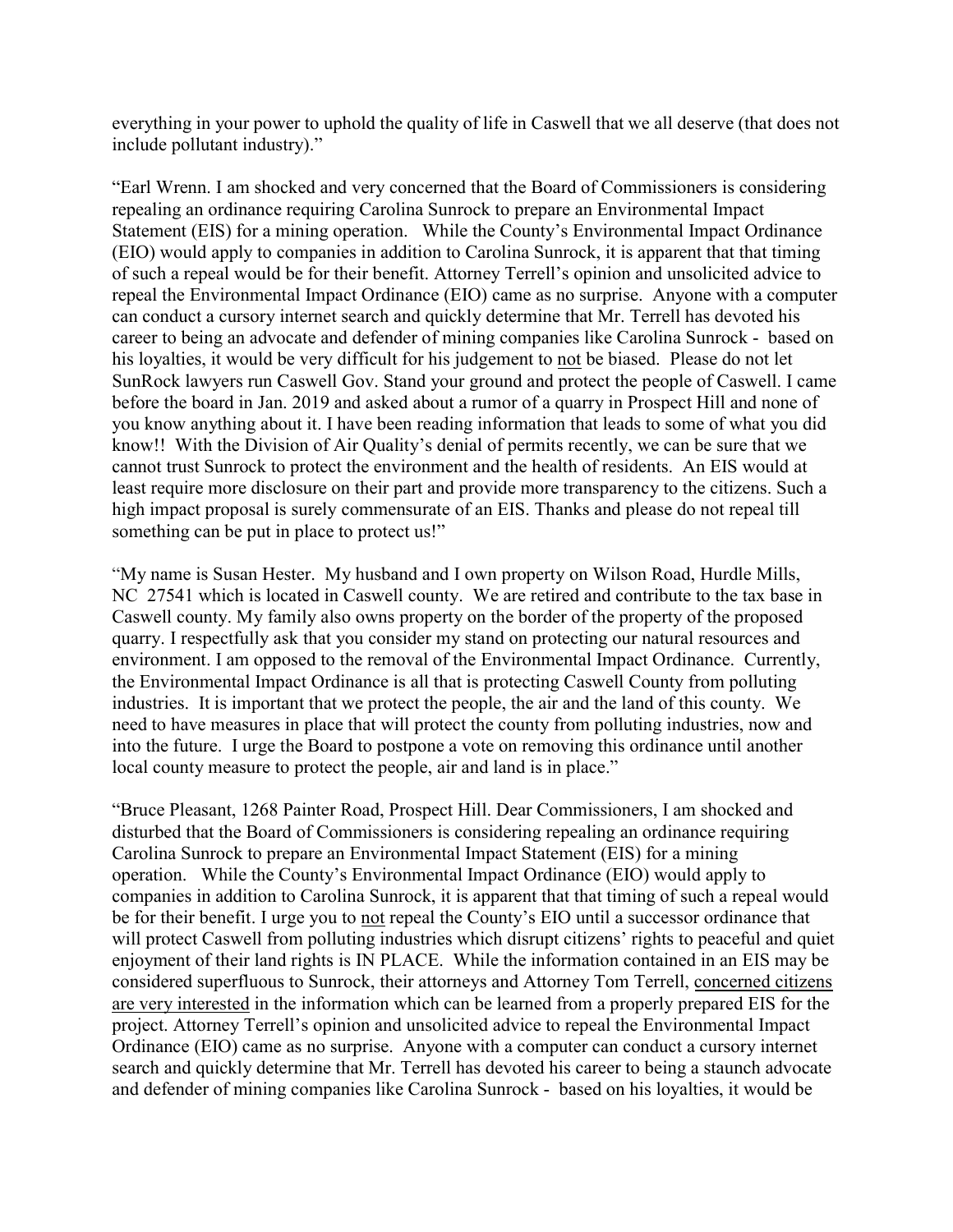very difficult for his judgement to not be colored on this matter. A commissioner has stated that the ordinance is without meaningful purpose in relation to the County's permitting process. Advocating that the commissioners do away with the ordinance was NOT part of the scope of Mr. Terrell's engagement with the County. While the EIS may only be a "speed bump" and not a barrier to Sunrock to obtaining a permit, I believe there is valuable information to be gained by reviewing an EIS and I am one of many concerned citizens that is very interested in seeing an EIS for the quarry project. As a lifelong, third-generation resident of Caswell, I believe the citizens have a right to know the potential impact of the proposed operation, and I would hope you would want to know as well. I strongly urge you to side with the citizens whom you represent and not the interest of Carolina Sunrock and mining company advocates who will make no substantive contributions to the county. It has been stated that without the moratorium, Caswell is not protected. However, Mr. Terrell has opined (and Sunrock's attorneys have asserted) that the moratorium has no bearing on the proposed Sunrock quarry and concrete/asphalt plant, so please do not presume that the moratorium is protecting the county from all polluting industries. With the Division of Air Quality's denial of permits recently, we can be sure that we cannot trust Sunrock to protect the environment and the health of residents. An EIS would at least require more disclosure on their part and provide more transparency to the citizens. Such a high impact proposal is surely commensurate of an EIS. Thanks you for carefully weighing this issue before voting on repealing the County's EIO."

"Crystal King. As the Board of Commissioners it is your duty to protect the citizens of Caswell County and its environment. Repealing this ordinance not only fails to protect our wonderful citizens but it violates the trust we placed in each of you as elected officials. North Carolina is made up of 100 unique counties and I believe that it is not wise to leave this decision in the hands of people who do not know specifically what Caswell County needs, you do. This is why I urge you not to repeal the EIO until there are policies in place that protect all citizens and our environment."

"Good morning. My name is Courtney Woods. I am an assistant professor of environmental sciences and engineering at UNC Gillings School of Public Health. I am writing to express concern over recently learning that your county may repeal its environmental impact ordinance (EIO). As you know, the environmental assessment (EA) or environmental impact statement (EIS) is an important tool for informing the public about the development and engineering of the built environment. An EIS from Carolina Sunrock is intended to serve as a transparent way of communicating to community and local officials' information to help them assess the environmental and human health impacts of a proposed development project. The EIS would also help illustrate how the development initiative will comply with local and state regulations. In absence of zoning ordinances that would typically serve to provide public health protection and safety by restricting incompatible land uses, the maintenance of an EIO seems critical to understanding the potential public health and environmental risks the proposed asphalt plant present. Unfortunately, community health effects of asphalt plants have not been well researched, so epidemiologic data is limited. Additionally, in this case, the co-location of the quarry, which also contributes to air emissions further complicates the ability to rely on existing data to predict risk. However, based on a recent (Jan 2020) health impact assessment (HIA) from Washington State Department of Health says that health impacts are generally more likely where there are higher exposures affecting vulnerable populations and those with pre-existing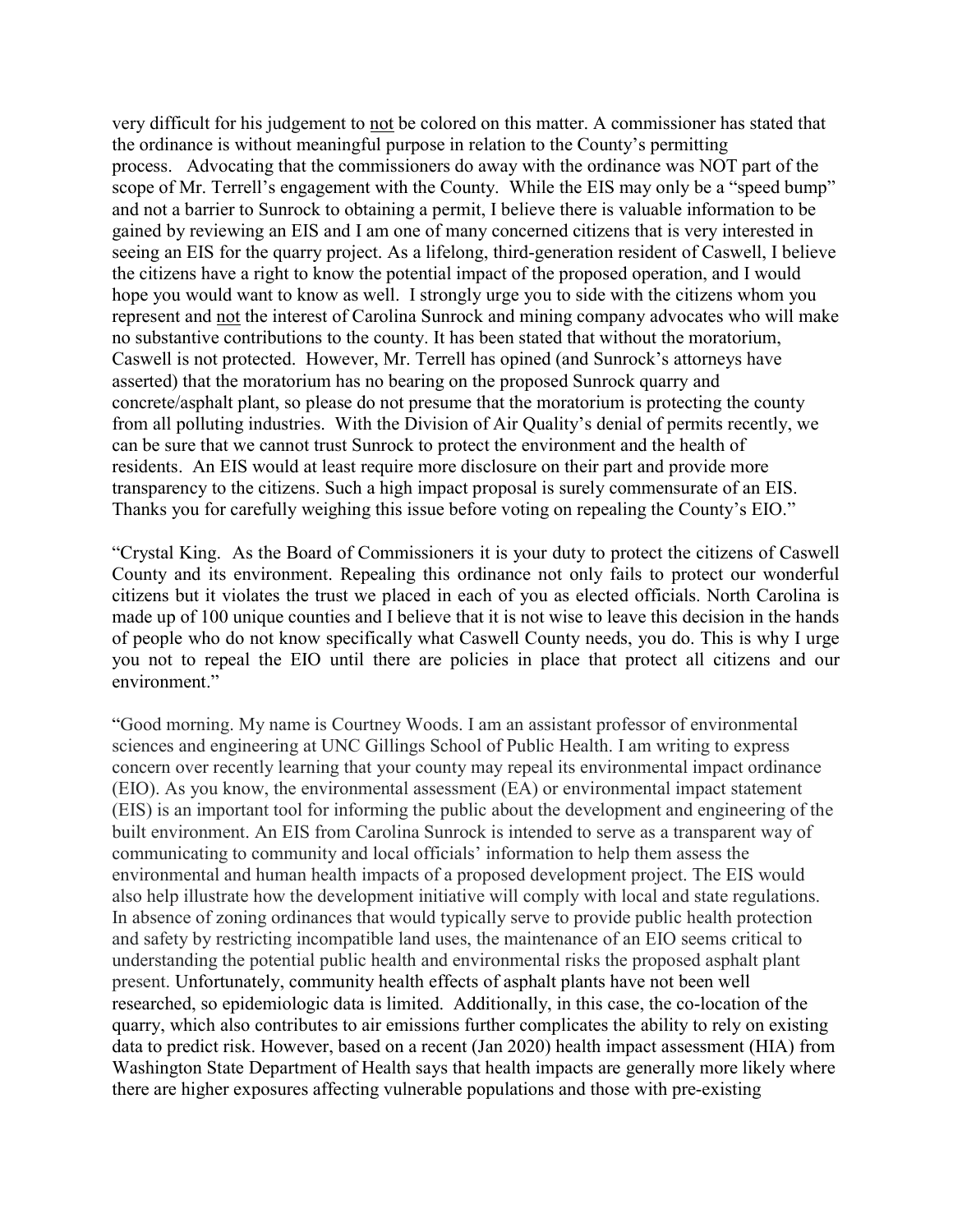conditions, which seems relevant in terms of the communities that would be impacted by the Carolina Sunrock facility. Finally, many residents of Caswell have spoken up and raised concerns about this facility, including residents of the predominantly African American community, which may be most immediately impacted by the facility. It's worth hearing their concerns. As a public health and environmental health professional, I would strongly recommend not repealing the EIO."

"Hello my name is Rufus Knight; I live on Hughes Mill Road. The State has denied Sunrock's permit because it failed to comply with air quality standards. At least insofar as the Anderson Community and Hughes Mill Road neighborhood is concerned, it also fails to meet Environmental Justice standards. We know what happens to majority non-white and low-wealth neighborhoods once one polluting industry moves in: more follow, and before we know it, Hughes Mill Rd—a majority Black community straddling the Alamance/Caswell line, becomes a dumping ground. As we made very clear to DAQ, we cannot have this happen in our community."

"Dr. Elin Claggett residing at 108 Jaye Lane, Providence. Good Morning Commissioners:

- 1) How much was paid for the "White Space Project" discussed in October, 2016? The Library renovation has been completed and no antenna has been placed, so how much money was reimbursed to the county for this failed project? Who in the Caswell Co. government is held accountable for this project update and management of funds?
- 2) In April 2020, you voted to allocate \$24,000 for an assessment of Caswell Co. internet as required for a grant application. 5 months later, has this money been spent? If so, what are the results? Has the grant application been submitted and what is the deadline? Who in the Caswell Co. government is held accountable to provide follow-up of this internet assessment & grant application status?
- 3) In May 2019, N.C. Growing Rural Economies with Access to Technology (GREAT) program provided matching grants to internet service providers, including Open Broadband, LLC in Caswell Co. How much funding went to this Caswell Co. internet provider? Who in the Caswell Co. government takes responsibility for monitoring these funds and failed project?

Thank you to Senator Berger for picking up the reins to assist with re-opening funding for more internet promises. How sad is it that due to years of failure and inadequate management or follow-through, many of our children are starting school by having to go to parking lots at the library and various churches around the county? Is the \$880,000 you approved for 16 temporary classrooms at BYHS being utilized? What economic development can happen without internet or sub-par schools? Not one Commissioner has publically asked the above questions. Why aren't they part of "Updates" every single meeting until the deficiencies are resolved? I will email these questions to the County Manager and copy to you, as Commissioners, in hopes of a response and accountability to the taxpayers. Thank you."

## RECESS

The Board took a brief recess.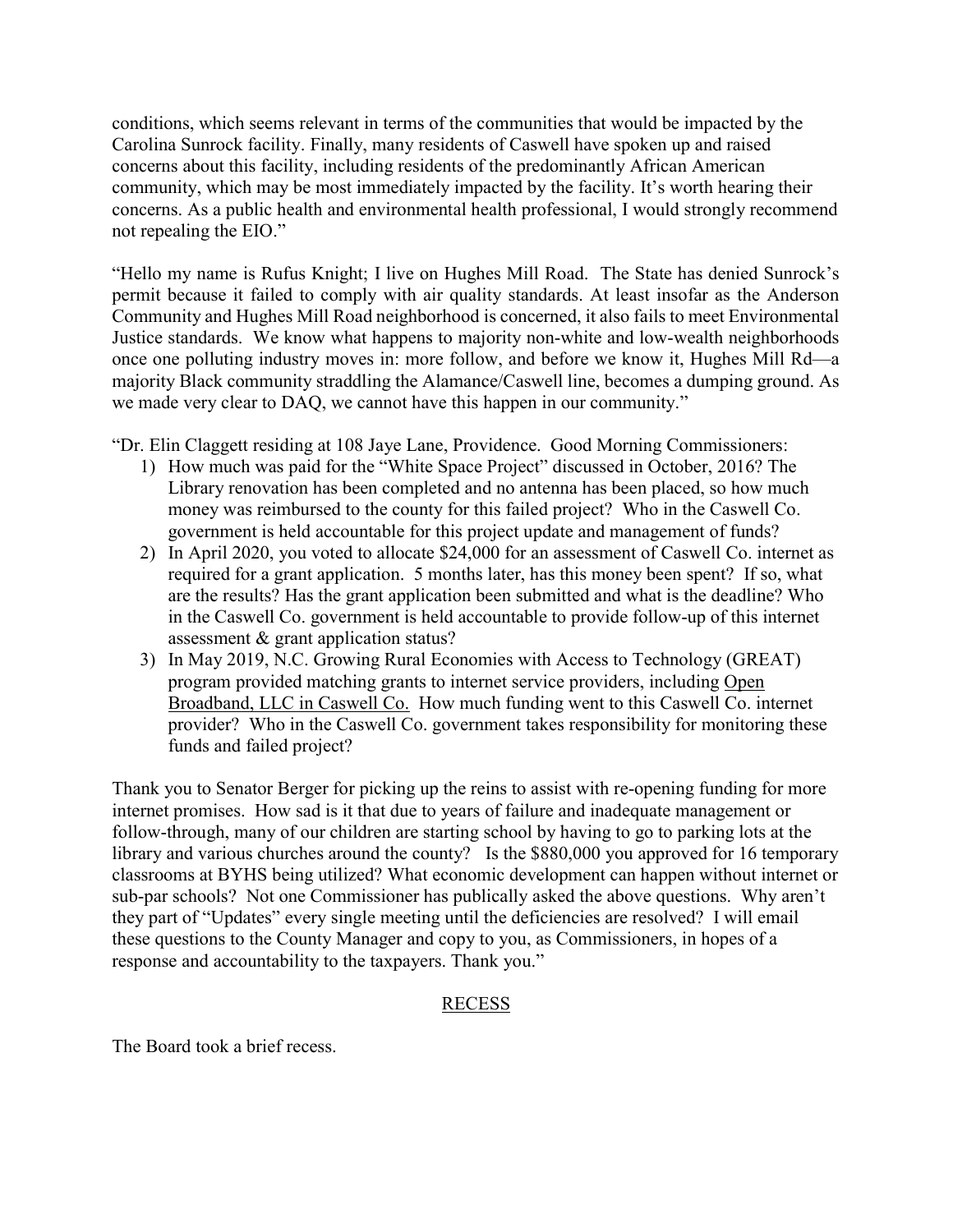### RECOGNITIONS

Commissioner Carter thanked all the healthcare workers at the Health Department for what they are doing with COVID-19. He added that he had noticed recently that several nursing homes have had some outbreaks in several nursing homes so it looked like an ongoing challenge. Commissioner Carter recognized the healthcare workers for the fine job they are doing as well as the first responders and the fire departments.

### ACTION ITEMS APPROVAL OF AGENDA

Commissioner Williamson moved, seconded by Commissioner Owen to approve the agenda. After a roll call vote, the motion carried unanimously. (Commissioners Carter, Hall, Jefferies, McVey, Oestreicher, Owen, and Williamson voted in favor.)

## APPROVAL OF CONSENT AGENDA

Commissioner Owen moved, seconded by Commissioner Williamson to approve the consent agenda. After a roll call vote, the motion carried unanimously. (Commissioners Carter, Hall, Jefferies, McVey, Oestreicher, Owen, and Williamson voted in favor.)

The following items were included on the Consent Agenda:

A. Approval of August 17, 2020 Regular Meeting Minutes

## REPEAL OF THE ENVIRONMENTAL IMPACT ORDINANCE

Commissioner Owen stated that he did not have a problem with tabling this item for a couple of meetings until the HIDO can be put into place. He added that he would like to make some comments on some things that he has heard and from some emails that he had received concerning this issue. Commissioner Owen stated that he has heard that if this ordinance is repealed it will allow any polluting company to come to Caswell County, there will be no protection and he responded that an EIO is nothing but a speed bump for any polluting industry to come into Caswell. He added that the EIO is an informative document and this is good because the county needs to be informed when these businesses are looking at Caswell but the EIO does not stop a company from coming into Caswell because if the company needs the requirements of the EA and EIS and a public hearing is held then there is nothing that can be done to hinder that company from coming into Caswell. Commissioner Owen stated that the Board has protected the Caswell County citizens by putting a moratorium in place and he read parts of the moratorium "This Ordinance shall apply to all of Caswell County except for those areas included in incorporated municipalities exercising their own land use planning functions and their extra-territorial jurisdictions" and the following companies are prohibited from beginning any type of permitting in order to come into Caswell County for one year "fuel bulk storage, ready-mix concrete suppliers, medical waste incinerators, paper mills, nuclear waste storage facilities inert debris landfills, mining/resource extraction facilities, chemical manufacturing, alternative energy generating facilities, waste facilities, hard mining/resource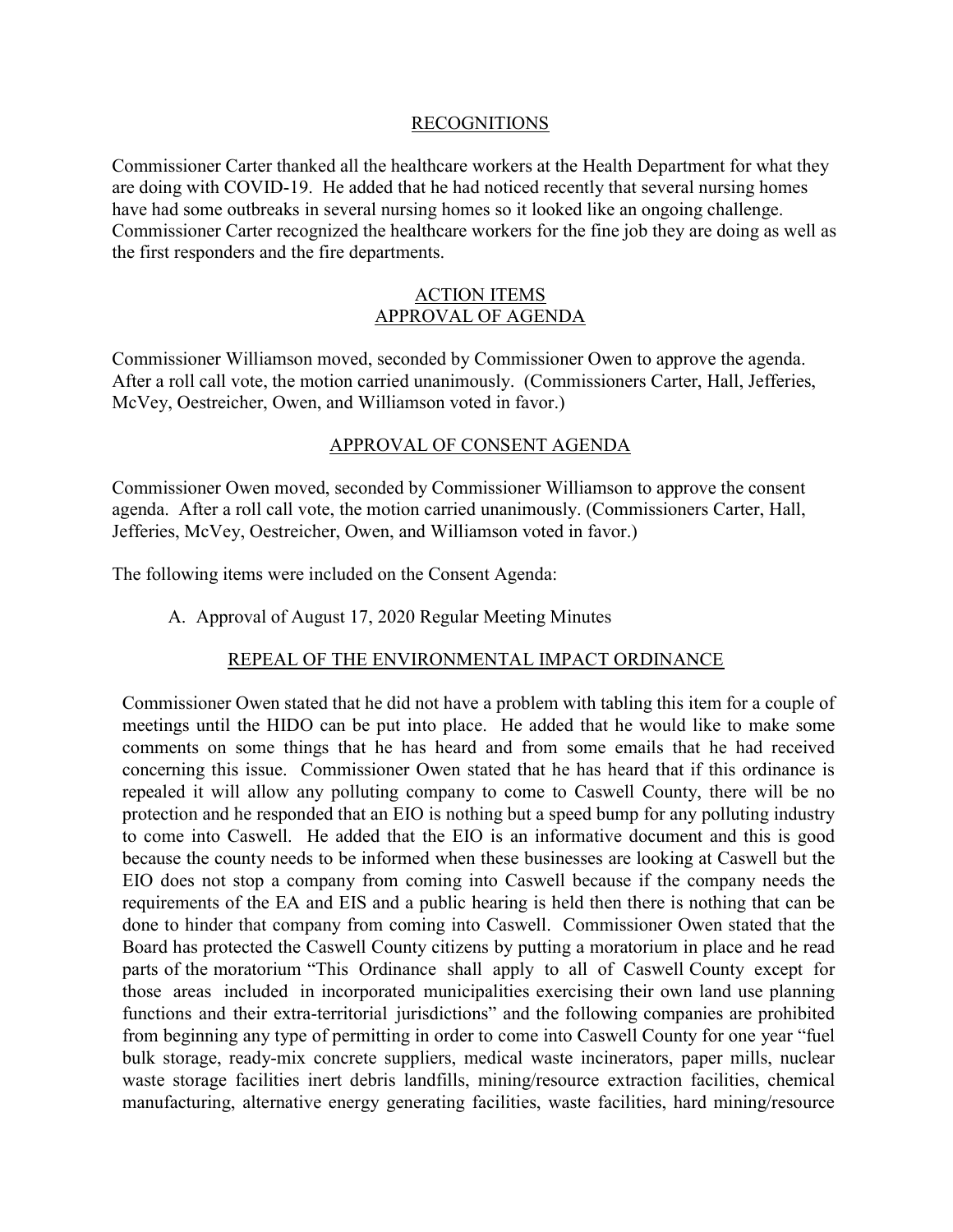extraction/quarrying, asphalt plants, fossil fuel generating facilities, cement manufacturing, and metal recycling and salvage facilities". Commissioner Owen stated that Caswell County is protected until January 6, 2021 from any of these industries beginning any of these processes or permits in Caswell County so the citizens are protected. He added that the EIO information portion can be added into the HIDO but the EIO is not the salvation for Caswell County, the moratorium is what is saving Caswell County right now and the Board is working to get something in place just in case zoning does not take place in Caswell County. Commissioner Owen stated that he did not have a problem with tabling this item until a later date.

Commissioner Oestreicher stated that he would like to make a few observation regarding the repeal of the Environmental Impact Ordinance. He stated that in the absence of countywide zoning which the ultimate method of preventing polluting industries he agreed with the rationale of the articles of the draft repealing the EIO and added that with saying that he added that that EIO did have one important requirement "to provide a mechanism for full disclosure of anticipated impacts of developments and to make such information publicly available so the citizens of the county may have input". Commissioner Oestreicher stated that the EIO importantly provides a public notice of development projects impactful of the county environment and residents of the neighboring areas and this is a provision of protection that he did not to lose for highly impactful development projects. He added that the EIO in its totality has several problematic aspects mainly there are provisions that could lead to legal issues for the county. Commissioner Oestreicher stated that the EIO requires EAs and EIS' for information only with no approval or denial beyond existing developmental standards such as watershed protection, subdivision and flood prevention ordinances. He stated that the EIO can give a false impression of protecting the county from the intrusion of polluting industries but it does not. Commissioner Oestreicher stated that the current moratorium that Commissioner Owen mentioned does provide protection and is in effect until January of 2021. He suggested that the repeal be tabled until a more substantive ordinance or mechanism can be put into place and he made the following motion.

Commissioner Oestreicher moved, seconded by Commissioner Carter that the County Manager is directed to form a small Committee consisting of himself, the Planning Director, one sitting County Commissioner, and two or three Caswell County citizens to draft a "High Impact Development Ordinance (HIDO)" containing the following:

- 1. A hybrid of the Alamance Heavy Industrial Development Ordinance (as amended February 3, 2020) (HIDO) and appropriate information from similar ordinances from Ashe, Alleghany, Avery, Jackson, Macon, Rutherford, Watauga and Wilkes counties such as significant Operations Setbacks, Land Use Spacing, Site Plans, Industry Classes and Definitions, etc.
- 2. Specifically, incorporation of Required Public Notices to garner input from neighboring residents and other interested citizens. {using the Alamance HIDO as a guide}

The initial draft of such an Ordinance will be made available for review and discussion by the next Board of County Commissioners meeting September 21, 2020. After a roll call vote, the motion carried unanimously. (Commissioners Carter, Hall, Jefferies, McVey, Oestreicher, Owen, and Williamson voted in favor.)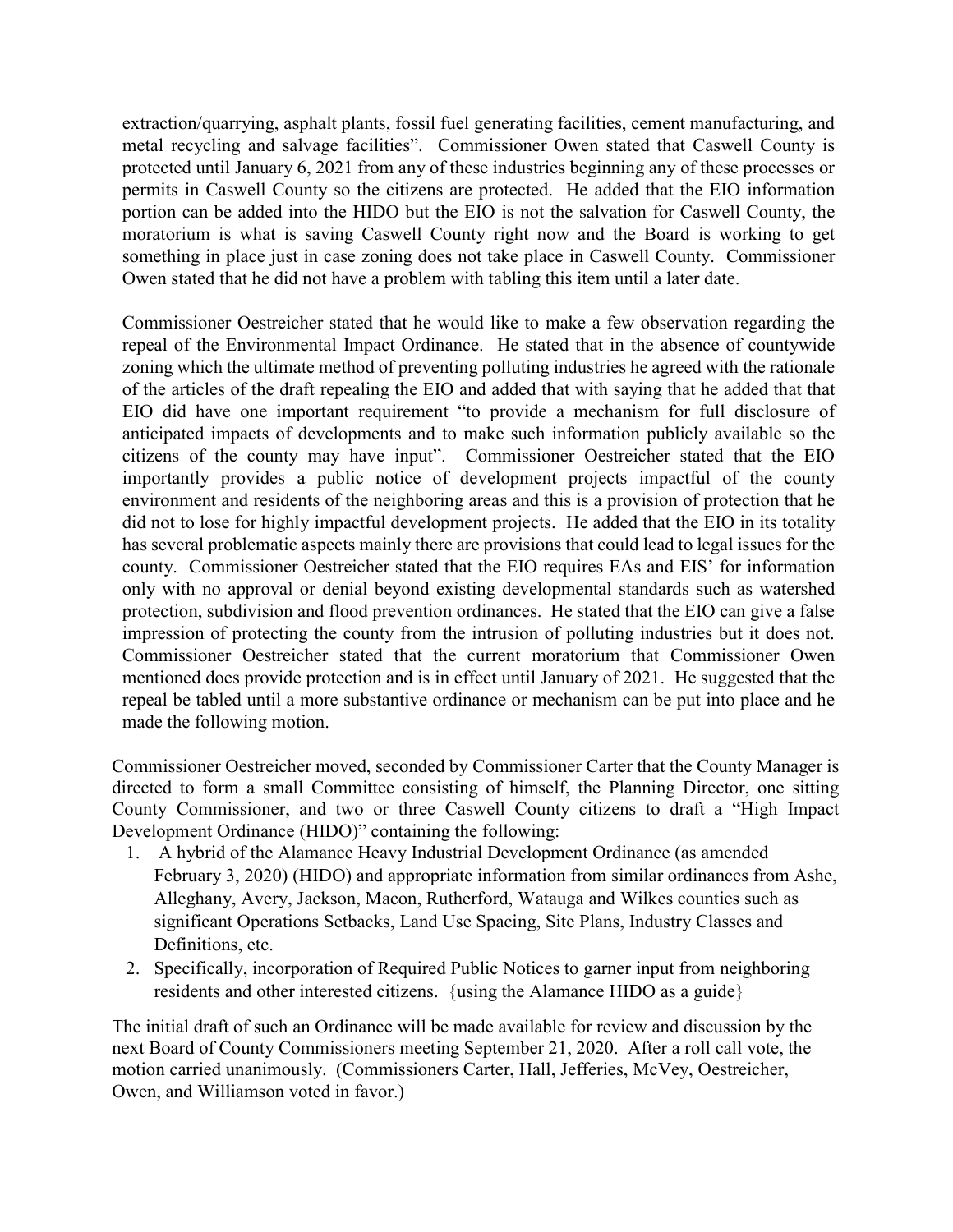Commissioner Oestreicher repeated that without countywide zoning the HIDO is the next best way to protect Caswell County from polluting industries and because of the moratorium the county has until January of 2021 to make a decision on such a comprehensive protection.

#### BYHS RIGHT OF WAY ENCROACHMENT AGREEMENT

Mr. Miller stated that included in the Board's agenda is the standard form of an encroachment agreement from the State of North Carolina Department of Transportation. He added that the county attorney has reviewed the encroachment agreement and he wanted to put the agreement before the Board for approval.

Commissioner Carter moved, seconded by Commissioner Williamson to approve the County Manager's request. After a roll call vote, the motion carried unanimously. (Commissioners Carter, Hall, Jefferies, McVey, Oestreicher, Owen, and Williamson voted in favor.)

### COVID-19 UPDATE

Ms. Jennifer Eastwood, Health Director, gave the Board an update on COVID-19 in Caswell County. She stated that Caswell County has 261 confirmed cases and 20 of those are actively still in isolation. Ms. Eastwood stated that the county now is reporting a total of 4 deaths. She stated that there are two ongoing outbreaks at two of the county's long term care facilities and those facilities are testing residents and staff on a weekly basis. She stated that the State has set a goal for the county to test 5% of its population on a monthly basis and the Health Department met that goal in July and August and part of this is due to the mass testing at facilities by the national guard and the state testing at the prison system as well as the testing at the long term care facilities. Ms. Eastwood stated that community site testing has not been done in the last several weeks but will start back soon. She stated that she is working with Mindy Satterfield and Bryan Miller to look into procedures for reopening the county offices. Ms. Eastwood stated that Colon Cassady installed sneeze guards in the offices. She stated that a Fit testing machine has been ordered and the Safety Committee is going to be looking into developing a Respiratory Protection Plan to see which employees need to be fitted for N-95 respirators and this machine can be loaned out to the fire departments to fit their fireman for their respirators. She stated that computer equipment has been ordered to continue to allow teleworking as able. Ms. Eastwood stated that self-scan thermometers have been ordered to put by staff entrances as well as looked at different varieties of kiosks for temperature monitors for some of the larger, busier departments and hope to have those ordered this week. She stated that while COVID is the driver behind all of funding but she wanted to remind everyone that cold and flu season is beginning and respiratory illnesses is always the leading cause of deaths in Caswell County so she wanted to continue using these item to prevent the colds and flu. Ms. Eastwood stated that the Health Department is starting to receive the flu vaccines and it is very important for individuals to get their flu shot. She stated that as far as the COVID vaccine the county is being told that it may get some doses in maybe November or December but the bulk would not come in until maybe January or February and that is when the Health Department plans to do mass vaccinations. Ms. Eastwood stated that the State has developed an app called Slow COVID NC and this app if downloaded on a smartphone will notify the individual if they are close to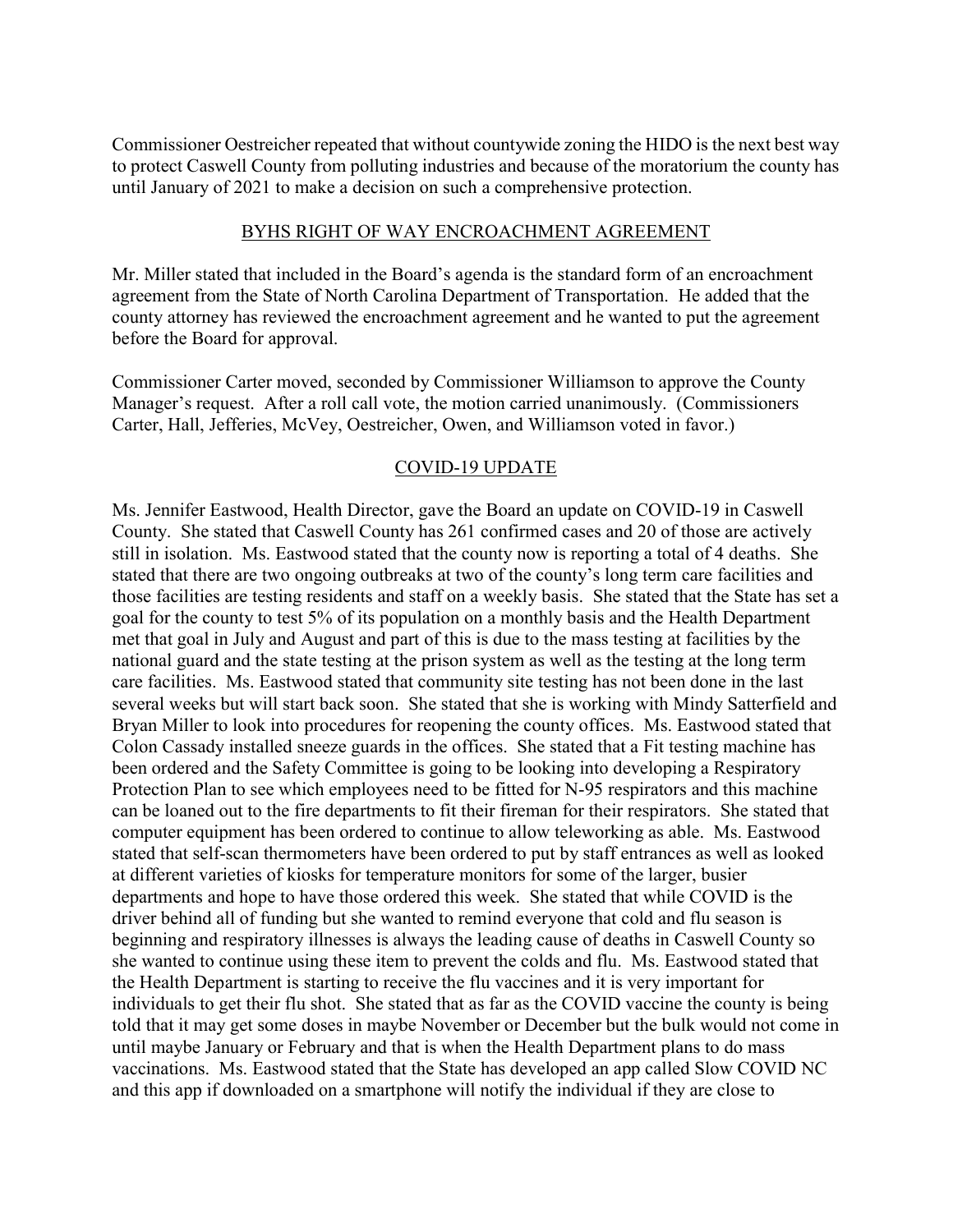someone who has tested positive but the person would have to be using the app as well and there will be a push to get individuals to use this app. She added that she has been assure that this app does not collect any personal information from the phone and is just an informational app that works off GIS. Ms. Eastwood gave a shout out to the community paramedic, Regina Cardwell, which has been very busy over the last couple of weeks working with the positives in the county. She added that this program continues to be a good partnership.

Commissioner Carter stated the he had noticed that several nursing homes in the 50-mile radius have had outbreaks of COVID-19. Ms. Eastwood responded that there are a number of outbreaks around the county and when there are higher numbers in the communities there will be higher numbers in those facilities due to staff members bringing it into the facilities. She stated that the county has been pretty lucky with both of the congregate outbreaks with one only being a few staff members and the other has been a mixture of residents and staff but all have been asymptomatic and limited to one particular unit of the facility. Commissioner Carter thanked Ms. Eastwood for the job that she and her staff is doing in the county. He asked if the Health Department had flu shots in. Ms. Eastwood responded that the Health Department does have the flu shots and she asked that individuals call to make an appointment because they are still trying to stagger the visits with well visits in the morning and sick visits in the afternoon.

Commissioner Owen asked Ms. Eastwood for the definition of an outbreak so the Board and the citizens would know. Ms. Eastwood responded that a definition of an outbreak in a congregate living setting is only 2 individuals. She added that another term that is being used is a cluster and this usually applies to schools, churches, and daycares and this would be 5 individuals.

Commissioner Williamson stated that he knew that school staff has been back for a couple of weeks and he wanted to know if anything had been reported from the schools. Ms. Eastwood responded that there was an employee that did test positive and the school contacted the Health department immediately. She stated that the Health Department is in contact with the school nurses daily about questions with staff members who either have symptoms or have been exposed. Ms. Eastwood stated that this particular situation was at a feeding site, the feeding site was promptly closed down by Ms. Mims, the Nutrition Director, the facility was cleaned, any of the close contacts were excluded from work for 14 days, the risk to the population coming into the feeding site was very low, the school system acted very quickly and got everything under control.

#### FAMILY SERVICES POLICIES

Ms. Aisha Gwynn, Family Services Director, stated that Family Services is funded primarily through grants, the generosity of the Caswell County Board of Commissioners, and private donations and in order to stay in compliance with the grantors the seven documents have to be approved bi-annually and she added that it has been a while since these documents have been presented to the Board for review. She stated that there have been no real updates to the policies other than a couple of language words and some signatures that are no longer necessary. Ms. Gwynn stated that she did update the language to match the current trends and now she is asked the Board to review the policies but not action is required by the Board. She asked if there were any questions she could answer about the seven policies.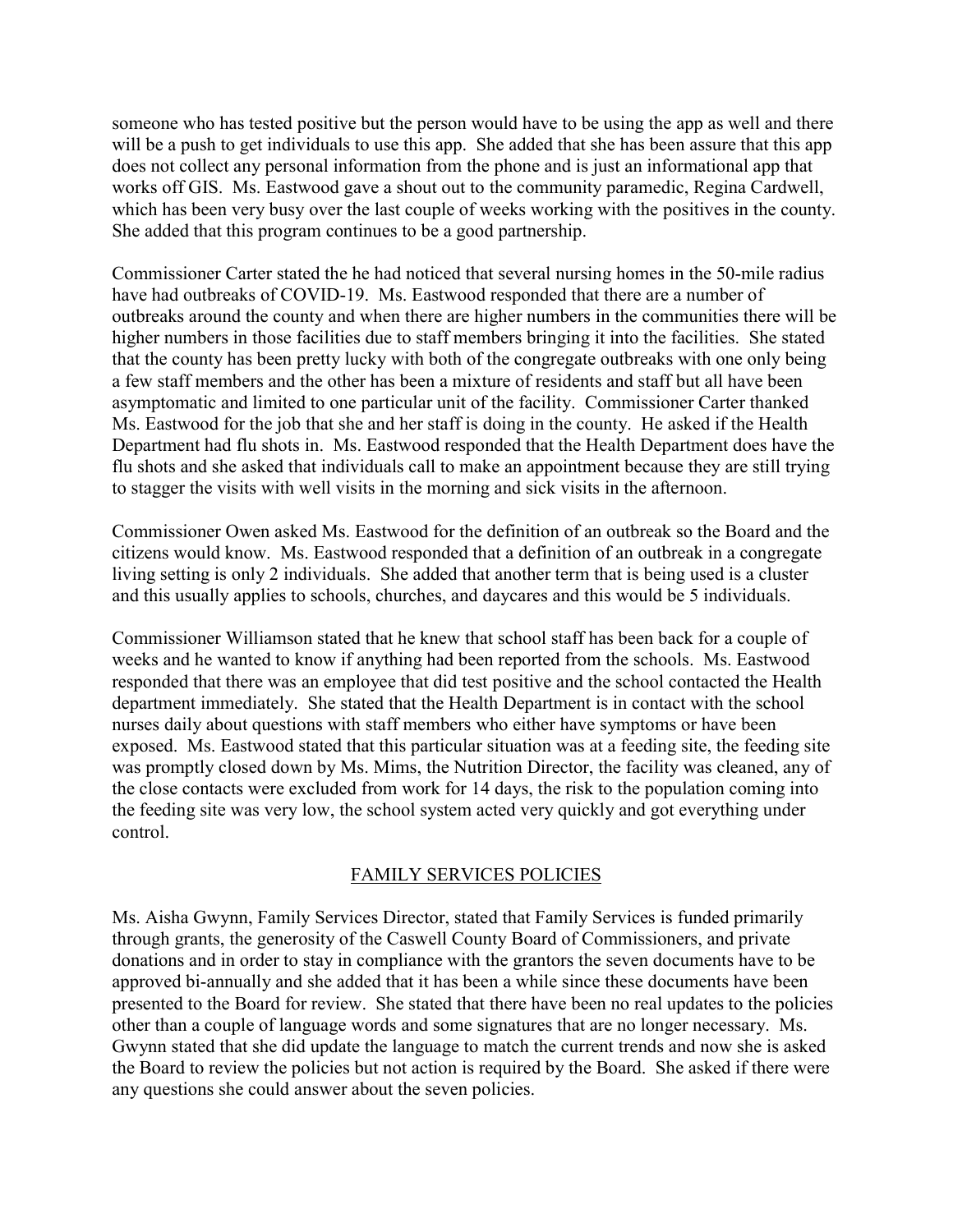Mr. Miller stated that as Ms. Gwynn stated the documents are for the Board's review and were provided in the Board's agenda packet and are the standard policies that the Board has reviewed several times before with just a few minor updates so Family Services just needs an acknowledgement that the documents have been reviewed by the Board of Commissioners because this acknowledgement is required for Ms. Gwynn to provide to her grantors. Mr. Miller stated to Ms. Gwynn that this will be reflected in the minutes. Ms. Gwynn thanked the Board.

### LEGISLATIVE GOALS

Commissioner Owen stated that the process for submitting legislative goals is that the Boards as a Board submits goals to the NCACC virtually through their website either by resolution or by a letter from the chairman saying that they are the recommendations from the Board and the goals are due September  $30<sup>th</sup>$ . He stated that each commissioner that has a goal needs to submit the goal or goals to the county clerk as soon as possible so it can be place in the next agenda packet and then at the next Board meeting the goals will be discussed and vote as a Board on which goals to submit to the NCACC and then the chairman will send a letter with these goals as well. Commissioner Owen stated that he wanted to inform the Board that not all goals are submitted or included in the legislative packet but this was the process that needs to be followed. Commissioner Owen stated that even if a commissioner has submitted the goals to him they needed to be submitted to the clerk to have for the next agenda packet.

Commissioner Oestreicher stated that he had sent his goals to Commissioner Owen but he would also send those goals to the clerk. Commissioner Owen responded thank you.

Commissioner Owen stated the three goals that he would be submitting:

1- Seek legislation, funding, and other efforts to expand broadband/ fiber to all NC residents especially rural unserved and underserved areas.

2- Support provision of state resources to help counties provide essential health services, especially in the area of behavioral health.

3- Support increased levels of state funding and staffing of Cooperative Extension services

### BOARDS & COMMITTEES ORIENTATION BOOKLET

Commissioner Owen stated that the booklet is just for the Board's information because the Board has already voted to do this when the policy was approved. He stated that the booklet is still a work in progress and he wanted to cut the booklet down to where it will be about 12 pages. Commissioner Owen stated that he wants the booklet to be an informative paper for members of the county's boards and commissions to give them an overview of how the board or commission works and how government works. He stated that once the booklet gets to the final draft it will be proofread several times and then it will be produced for the members of the boards and commissions. Commissioner Owen stated that he has been in conversations with the county manager and what has been discussed is once the boards and commissions are meeting in person to have those boards to discuss the booklet at their meeting together. He stated that the other thing that has been changed and was included at the back of the booklet is a revised application. Commissioner Owen stated that the biggest complaint about the application is that it is too long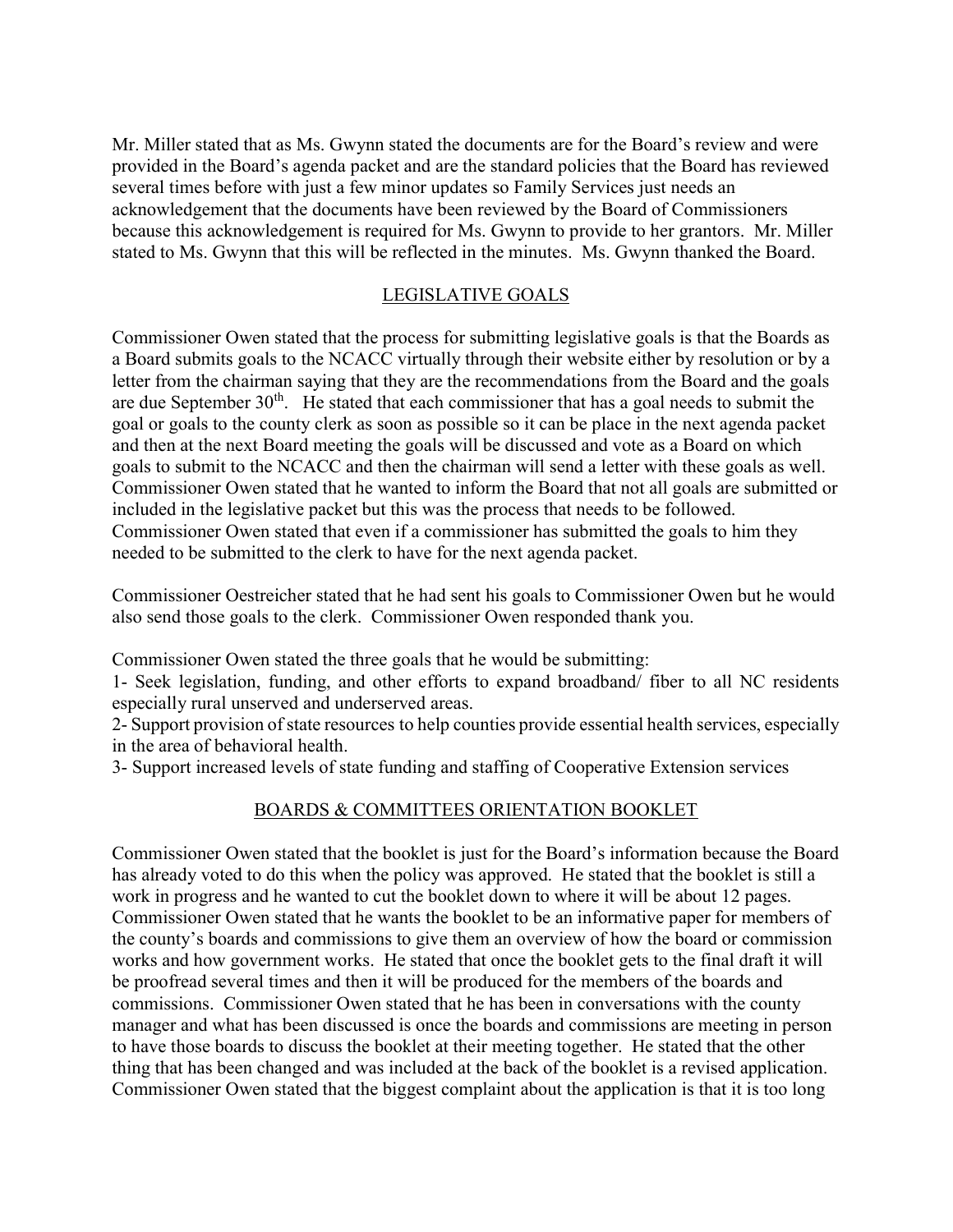so the county clerk and he looked at the application and shortened it but included some demographic information that would help the Board to make sure it is being as diverse in the population as well as in the county. He stated that included in the application is a map of the districts and the applicant is being asked to identify the district that they live in because there may be some boards that require members from certain districts. Commissioner Owen asked the Board to look over the booklet and application and make suggestions on both. He stated that Board will need to approve the application in a form of a motion since the other application was handled this way.

Commissioner Carter stated that in the past there have been boards with 4 or 5 vacancies and only 1 or 2 applied and he wanted to know if the county clerk or county manager could respond if there are still a lot of vacancies on these boards. Commissioner Owen responded that he did not bring his vacancies sheet but there are still come vacancies and he asked the clerk if she knew what the vacancies are. The clerk responded that there are still a lot of vacancies with the boards and there are not enough individuals that have applied to fill those vacancies. She added that the Board will make appointments to Boards and Committees at the next Board meeting due to the ABC Board and Recreation Commission's terms are up at the end of the month and the other vacancies are included in this list as well. The clerk stated that this information is constantly being put out into the public through the Caswell County Facebook page, the Caswell Messenger, the Senior Center advertises the vacancies, and the Library advertises it. She stated that several people call about the vacancies but the applications have not been received. The clerk informed the Board that 3 applications have been received for the Board of Adjustment and one of those applicants lives in the zoned area of Hyco Lake which is one of the requirements of that board. Commissioner Carter asked the clerk if she knew which boards had a lot of vacancies. The clerk pulled the list and stated that there are 5 vacancies on the Board of Adjustment, 3 vacancies on the Board of Health, 9 vacancies on the Adult Advisory Committee, 1 vacancy on the Gunn Memorial Library Board, 4 vacancies on the Juvenile Crime Prevention Council, 1 vacancy on the PTRC Workforce Development Board and this position has been open for several years, 1 vacancy on the Recreation Commission and 1 vacancy on the ABC Board.

Commissioner Oestreicher expressed his appreciation for Commissioner Owen for doing such diligent work on the booklet and added that in his opinion it is monumental and it will be something that will be very helpful and make the boards and commissions more productive because the booklet is almost like a job description to follow. He expressed his appreciation to Commissioner Owen and the clerk for their hard work. Commissioner Owen thanked Commissioner Oestreicher and stated that he is a firm believer of not reinvented the wheel and added that the booklet came out of a class that he took and information in the booklet can be found in other counties that have done this sort of thing. He stated that he appreciated the Board for being so willing to see the county move forward with this. Commissioner Owen stated that he was working on one other thing that he hopes that will get more citizens involved and that is a list of every single board that Caswell County appoints to with a description of the purpose and the organization of the boards and he has shared this with the county manager and the county clerk. He stated that he hopes to have this completed within the next month. Commissioner Owen stated that this would be something to put on the website as well as the other websites that the various county agencies have as well as paper copies to hand out to citizens if there is an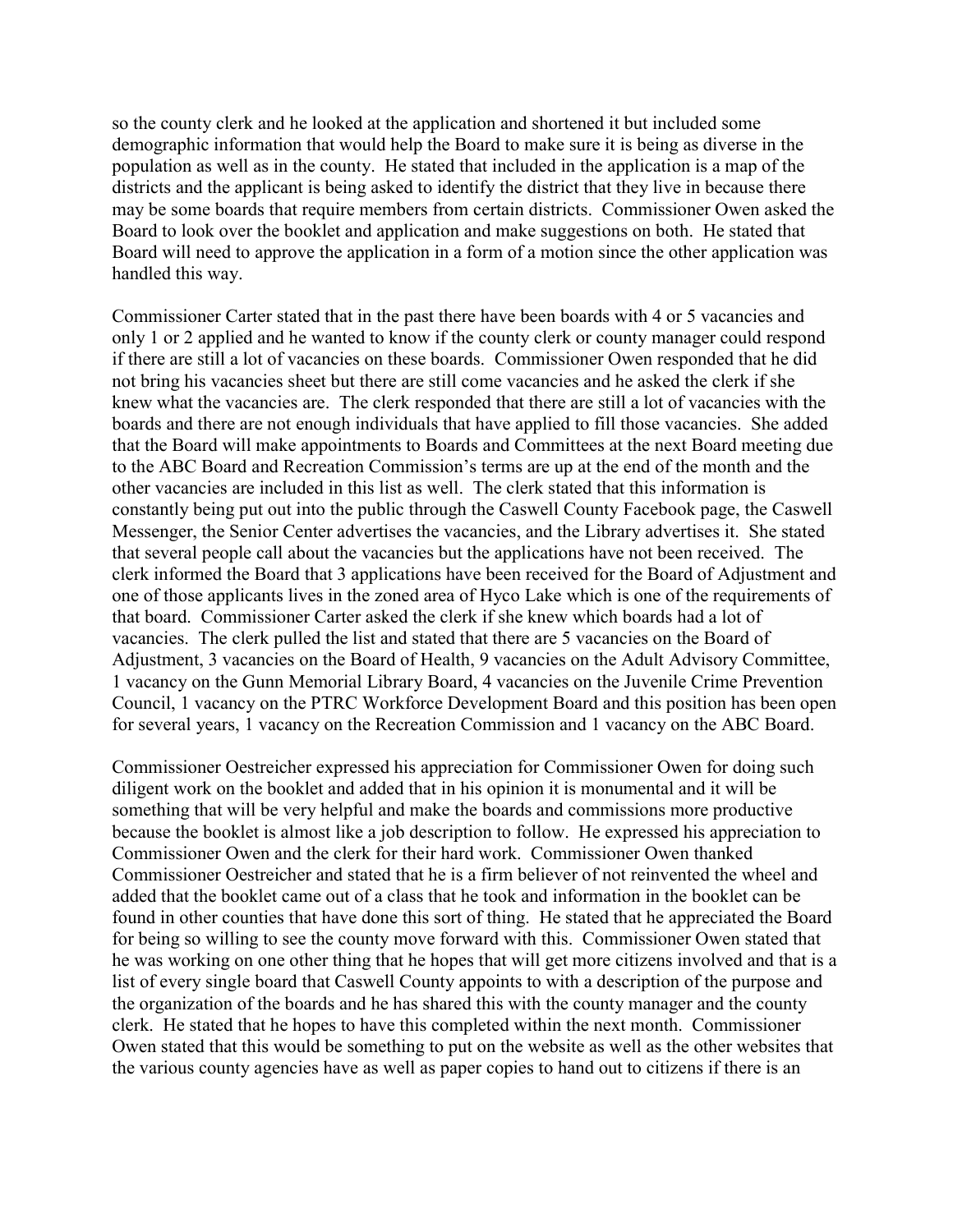interest. He stated that there is about 26 or 27 boards that the Board appoints to and that is a lot of areas that the citizens could be used in.

Commissioner Carter echoed Commissioner Oestreicher's comments and stated that he appreciated the work that Commissioner Owen and the clerk has done on this. He added that it will be very vital to the county. Commissioner Owen responded that the county manager helped as well. Commissioner Carter thanked the county manager.

Commissioner Williamson stated that as a new Board member coming back the booklet was a good refresher for him to catch up on a lot of things that he had learned in the past and had forgotten about and thanks to Commissioner Owen he was quickly reminded about a lot of things.

# COUNTY MANAGER'S UPDATES Federal Program to Defer Social Security Withholdings

Mr. Miller informed the Board that currently there is a federal program that allows the deferral of social security withholdings of 6.2% for the months of September, October, November and December and after those 4 months those deferred wages will have to be repaid in the months of January, February, March and April. He stated that his recommendation at this time is that the Board not authorize the deferral and the reason was because it would create a hardship for the county employees in the months of January, February, March and April with double withholdings which would amount to 12.4%. Mr. Miller stated that the county has kept a lot of the employees employed during the COVID-19 pandemic in allowing teleworking and allowed opportunities for the county employees to still receive a paycheck. He stated that based on this information as well as several comments by employees he would not proceed with this unless the Board gives direction to have those wages deferred.

## Solid Waste Convenience Center Site

Mr. Miller informed the Board that the Solid Waste facility that the Board recently approved on Highway 119 happens to fall in the Hyco Lake zoning area so the county is going to start the rezoning process to allow this. He stated that he has spoken to the county attorney and they believe that going through the county's zoning process is the best way to move forward with the solid waste convenience center so the Board as well as the Planning Board will see this item on an agenda over the next couple of weeks.

Commissioner Carter stated that he had received several telephone calls that the landfill is not accepting cans for recycling. Mr. Miller responded that he was not aware of any changes with the county's recycling policy but he would check on this and get back with Commissioner Carter if the landfill is not accepting cans for recycling. Commissioner Carter stated that one lady told him that she had to take her cans to Danville because the landfill was not accepting them anymore. Commissioner Owen responded that he took cans to be recycled to the landfill just the other day and there was a place for cans to be recycled. He added that he was not aware of any changes in this policy either and added that it may depend on the actual bin that is sitting there. Commissioner Carter stated that he thinks he had a total of 3 people to ask the question on why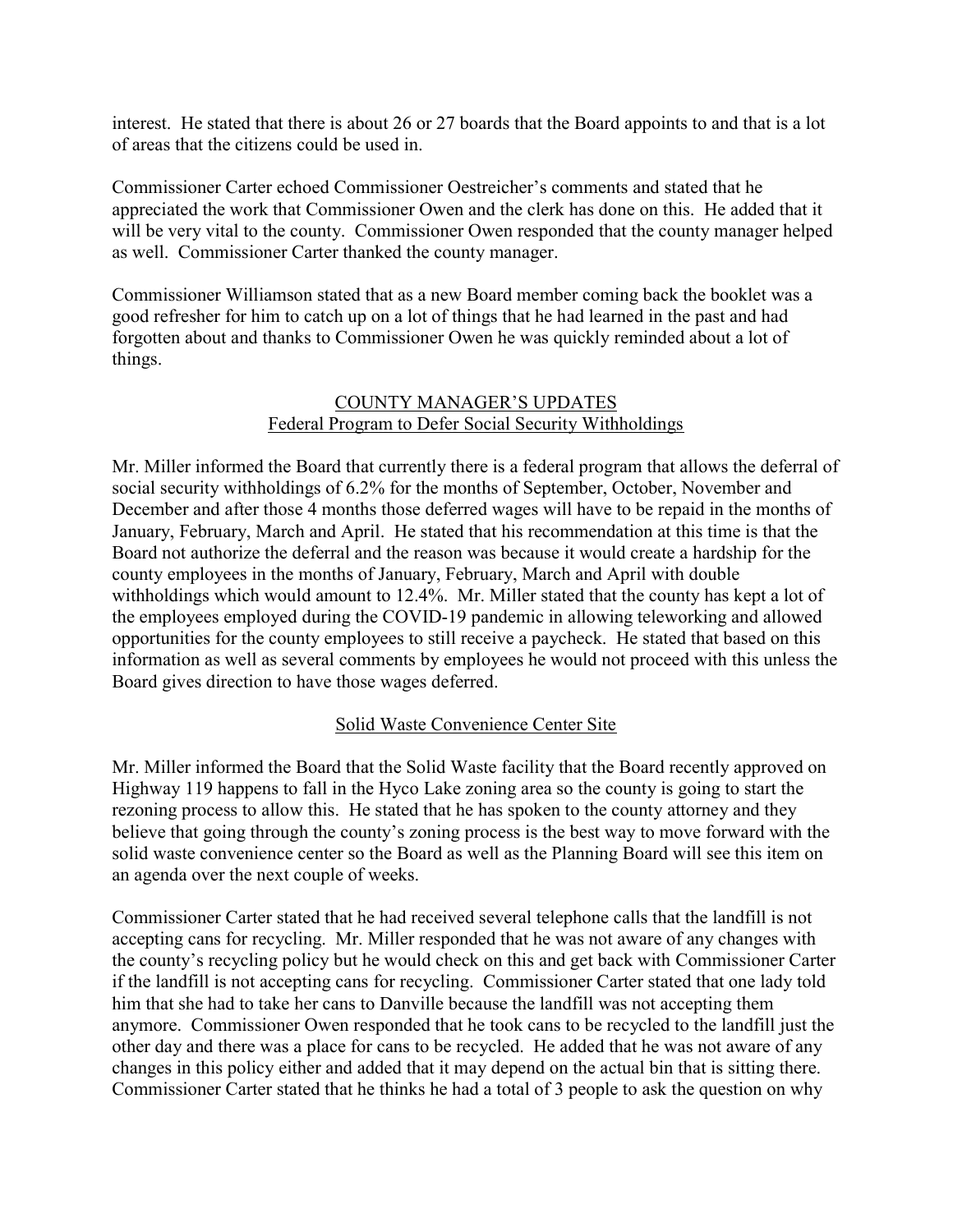the county was not recycling cans anymore. Mr. Miller responded that he would get an answer to Commissioner Carter today. He stated that he just received a text from the Solid Waste Director and he said that the county is still recycling cans. Commissioner Carter stated that he would let the people know.

Commissioner Carter asked where the county stands with the COVID-19 funds and what has been spent out of these funds. Mr. Miller responded that he did not have the sheet in front of him to answer this question but the county is in the process of ordering some of the larger items like the health director informed the Board of earlier. He stated that computers and technology has been order in order for the boards and committees to hold remote meetings and the municipalities have done the same things. He stated that he would have an update for the Board at the next meeting. Commissioner Carter stated that his main concern was if there were enough funds to do everything. Mr. Miller responded that very good progress is being made and the COVID-19 money is helping and he knew that there would still be needs after the money is spent. Commissioner Carter thanked Mr. Miller for the job he is doing on this.

# COMMISSIONER COMMENTS

Commissioner Hall stated that he should have mentioned this during recognitions but he wanted to inform the Board that last December the Board appointed Mr. Ernie Pinnix to the PTRC Workforce Development and sometime in January Mr. Pinnix got sick and then sometime during the winter he passed away. Commissioner Hall stated that he did not find out until this summer. Commissioner Hall stated that he noticed the PTRC about Mr. Pinnix' passing. He stated that the clerk informed him that the position has been advertised.

Commissioner Hall stated that Mr. Chris Weeks with Cycle NC contacted him to let him know that the Mountains to the Sea Bike Ride has been cancelled this year but they do plan to stop in Yanceyville next year.

Commissioner Owen stated that the Farmer Lake Amendment needed to be put on the next agenda. Chairman McVey asked the county manager if this could be put on the next agenda. Mr. Miller responded yes.

Commissioner Oestreicher stated that the Board heard from 21 citizens this morning during public comments. He added that he has heard through other sources other than his county email from citizens and he added that it is an ongoing issue that his county email does not work. Commissioner Oestreicher stated that he was appalled that it is not working and he demanded that Mr. Norris and Mr. Miller get it resolved so that he could receive emails on his county email account. Mr. Miller responded yes sir. Commissioner Oestreicher stated that this was a demand. Mr. Miller responded yes sir.

## ANNOUNCEMENTS AND UPCOMING EVENTS

There were no new announcements or upcoming events.